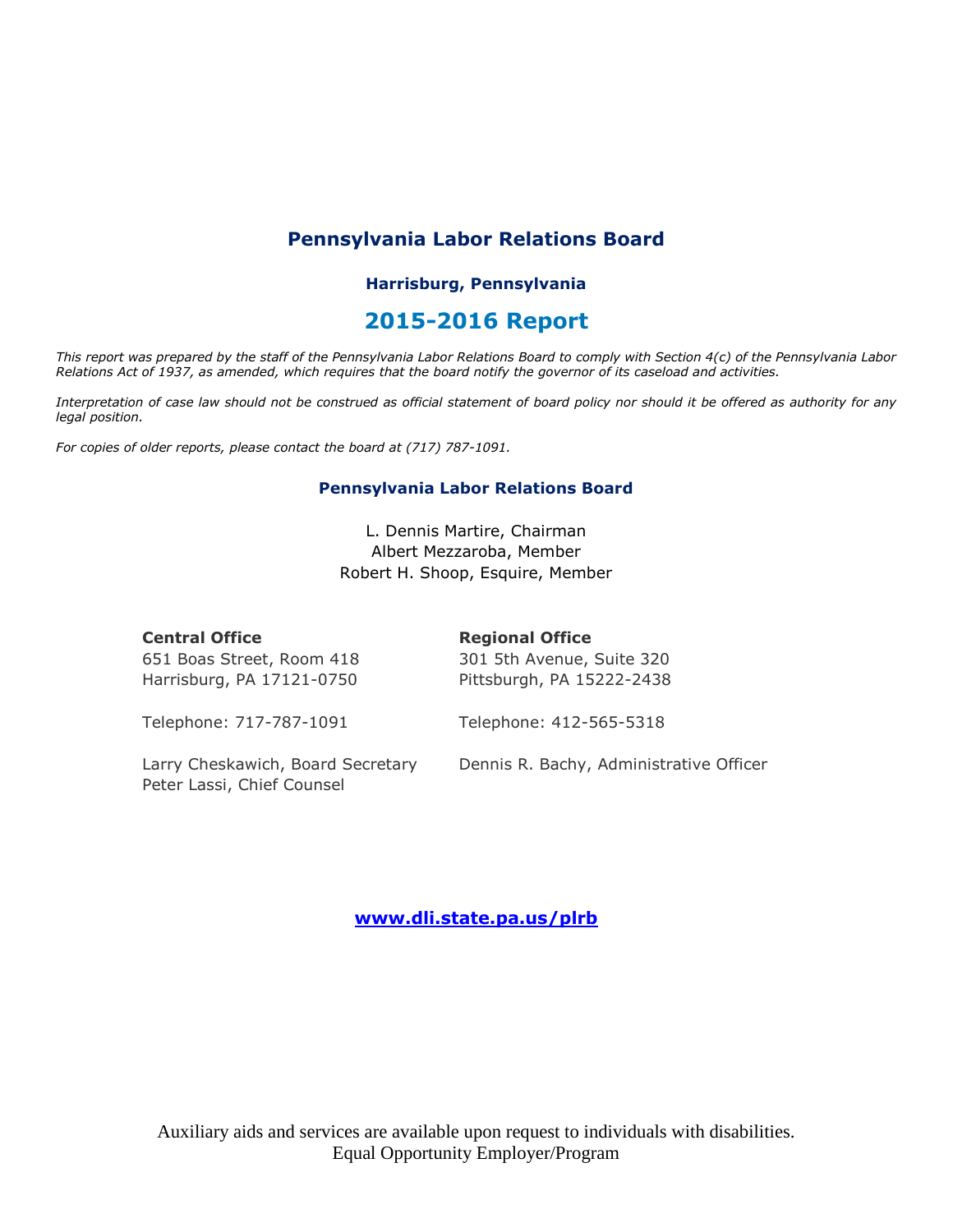# **Table of Contents**

Introduction

Board Responsibilities

Representation Cases Unfair Practice Cases Impasse Resolution Cases

Operations Summary

Representation Cases Unfair Practice Cases Impasse Resolution Cases

Summaries of Board Orders

Final Orders Final Orders Dismissing Exceptions to Administrative Dismissals

Summaries of Court Opinions

Commonwealth Court Pennsylvania Supreme Court

Appendix I

Appendix II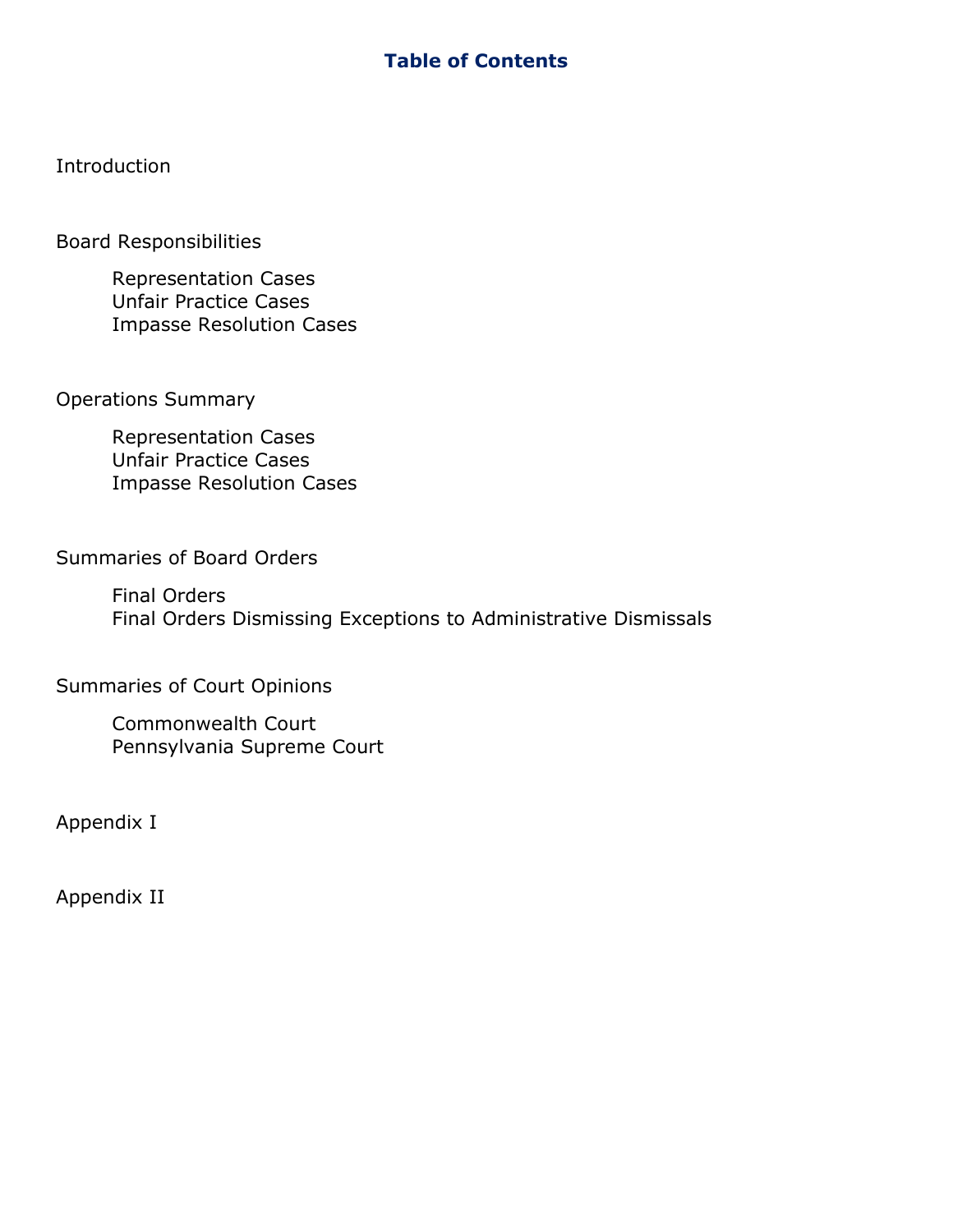# **Introduction**

This report explains the roles and responsibilities of the board and outlines its activities during the 2015 and 2016 calendar years. The report contains summaries of board final orders and court opinions issued during those years that involved board cases, discussions and statistical tables on the board's caseload, and its case-processing activities for each of the statutes it administers.

The board is composed of three members who are appointed by the governor and confirmed by the Senate to serve six-year terms, staggered at two-year intervals. The staff in the central Harrisburg office and the regional Pittsburgh office is responsible for the board's administrative and adjudicative activities, while the three-member board resolves appeals of staff determinations and establishes overall policy and operating guidelines.

The Pennsylvania Labor Relations Board administers and enforces four commonwealth laws concerning labor-management relations.

The [Pennsylvania Labor Relations Act](http://www.portal.state.pa.us/portal/server.pt?open=514&objID=552984&mode=2) (PLRA), which created the board in 1937, encourages the peaceful resolution of private sector industrial strife and unrest through collective bargaining between employers and their employees. The PLRA also protects employees, employers and labor organizations engaged in legal activities associated with the collective bargaining process. The board's private sector jurisdiction consists of Pennsylvania-based employers and their employees not covered by the [National Labor Relations Act.](http://nlrb.gov/national-labor-relations-act)

The majority of the board's work is in the public sector; the board's private sector jurisdiction is very limited. The [Public Employee](http://www.portal.state.pa.us/portal/server.pt?open=514&objID=552991&mode=2) Relations Act (PERA), enacted in 1970, extended collective bargaining rights and obligations to most public employees and their employers at the state, county and local government levels, and vested the board with administrative authority to implement its provisions.

A 1977 decision of the Pennsylvania Supreme Court further expanded the board's jurisdiction to include representation and unfair practice issues arising from [Act 111 of 1968](http://www.portal.state.pa.us/portal/server.pt?open=514&objID=552988&mode=2) (Act 111), which granted collective bargaining rights to police officers and firefighters.

[Act 88 of 1992](http://www.portal.state.pa.us/portal/server.pt?open=514&objID=552940&mode=2) (Act 88) provides bargaining procedures for school employees. Under Act 88, the board is required to make fact-finding appointments upon the mutual request of the parties at any time, except during arbitration or between notice and conclusion of a strike. Act 88 provides that either party may request fact-finding no later than 84 days prior to the end of the school fiscal year (June 30, in most cases). The board is empowered to appoint fact-finders within its discretion at times other than the mandated period. Act 88 also provides that mandatory arbitration will be implemented after a strike has reached the point where 180 days of instruction can no longer be provided by the last day of school or June 15, whichever is later.

# **Board Responsibilities**

Although specific provisions may vary, the board's basic duties are similar in public and private sector cases. The board has the responsibility to determine the appropriateness of collective bargaining units and certify employee representatives, as well as the authority to remedy and prevent unfair labor practices. For public employees (other than police and firefighters) the board also has a limited role in resolution of collective bargaining impasses.

### **Representation Cases**

In accordance with each collective bargaining act, employees may organize in units represented by employee organizations of their own choosing for the purpose of bargaining collectively with their employers concerning wages, hours and other terms and conditions of employment. Under PERA, units of first-level supervisors may also be organized in order to "meet and discuss" with their employers concerning issues that are bargainable for other employees. One of the board's major functions is to determine the appropriateness of these collective bargaining units, based on guidelines established in each act and case law. The board then conducts secret ballot elections to determine whether employees in an appropriate unit wish to be represented by an employee organization. Employees or employee representatives seeking representation must file a petition supported by a showing of interest of 30 percent of the employees in the unit.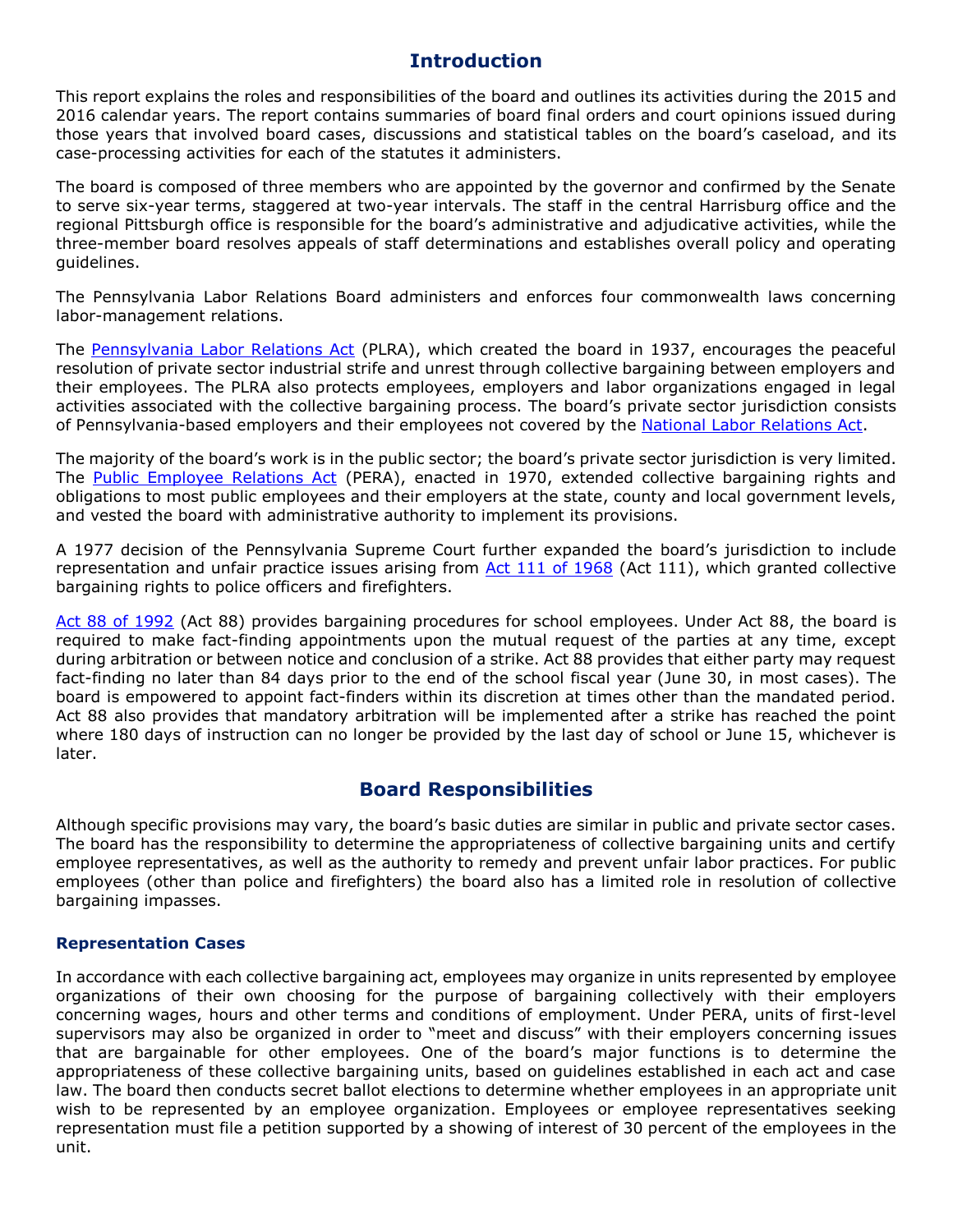Units may be certified without conducting elections if an employer does not question the appropriateness of a unit or the majority status of the petitioning employee organization and joins with the employee organization to request that the board certify the proposed unit.

Representatives may be decertified pursuant to the filing of a decertification petition, which must also be supported by a showing of interest of 30 percent of the employees in the unit. In the case of an employerfiled petition a statement or other evidence of a substantiated good faith doubt of the majority status of the representative is required. The certified representative will lose its bargaining status if it does not receive a majority (50 percent under Act 111) of the valid votes cast or if it voluntarily relinquishes its representative status through the filing of a disclaimer of interest.

Parties may petition the board to include in or exclude from a position from an existing unit. This procedure is used to allocate newly created positions and to determine managerial, supervisory or confidential status of a position.

The board may also amend a previously issued certification to reflect a change in the name of a party or affiliation of an employee representative.

## **Unfair Practice Cases**

The board enforces and protects the rights of parties to organize and to bargain collectively through adjudication of charges of unfair practices and direction of remedies if such practices are found. Both the PLRA and PERA outline unfair practices prohibited for employers, employees or employee organizations; the unfair practice prohibitions in the PLRA are also applied to police, firefighters and their employers under Act 111.

The board's [Rules and Regulations](http://www.portal.state.pa.us/portal/server.pt?open=514&objID=552985&mode=2) authorize the board secretary to issue complaints in unfair practice charges when it is determined that a sufficient cause of action is stated in the charge. After a complaint is issued, the case is assigned to a hearing examiner for further investigation. Conciliation is also used for the purpose of arriving at a settlement of the case without a formal hearing. Should the settlement effort fail, or should the case contain issues and circumstances that appear not to be amenable to a negotiated settlement, the case proceeds to a formal hearing.

At the hearing, a representative of the party that filed the charge prosecutes the case before a board hearing examiner; the parties present testimony and documentary evidence and cross-examine witnesses. Upon conclusion of a hearing, the hearing examiner issues a proposed decision and order containing a statement of the case, findings of fact, conclusions of law, and an order either dismissing or sustaining the charge. If the charge is sustained, appropriate actions to remedy the effect of the unfair practice may be ordered. The board has the authority to petition the courts for the enforcement of its orders, appropriate temporary relief or restraining orders.

Some charges are filed against employee organizations by individuals alleging violations of the union's duty of fair representation. These must be dismissed for lack of jurisdiction, because the Pennsylvania Supreme Court has held that such actions do not constitute a violation of PERA. See Ziccardi v. Commonwealth of Pennsylvania, Department of General Services, et.al., 500 Pa. 326, 456 A.2d 979 (1982), and Narcotics Agents Regional Committee, FOP, Lodge No. 74 v. AFSCME and the Commonwealth of Pennsylvania 780 A.2d 863 (PA Cmwlth 2001).

### **Impasse Resolution Cases**

The board has limited powers relating to bargaining impasses between employers and employees under PERA and Act 88.

Both PERA and Act 88 provide for mandatory mediation of bargaining impasses under the auspices of the [Pennsylvania Bureau of Mediation.](http://www.dli.state.pa.us/portal/server.pt/community/mediation_services/10522) After the exhaustion of mediation, the board has the discretion to appoint a fact-finder if the board finds that the issues and circumstances in the case are such that fact-finding would be beneficial. The fact-finder conducts a hearing and makes findings and recommendations for resolving the dispute.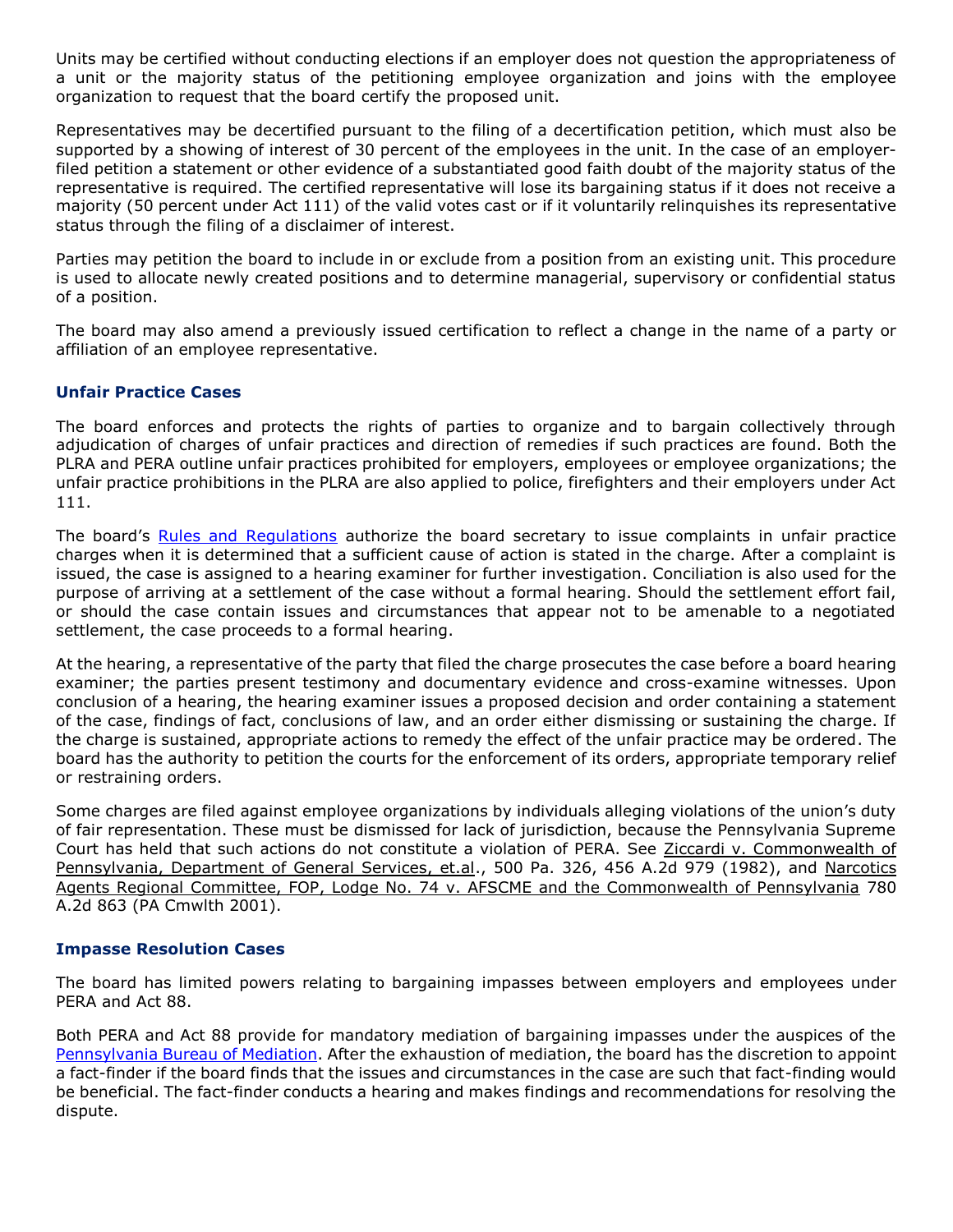The board also issues panels to assist parties in the selection of neutral arbitrators for interest arbitration proceedings authorized under PERA to resolve bargaining disputes involving employees who do not have the right to strike.

#### **Impasse Procedures**

Article VIII of PERA requires the PLRB's involvement in two types of impasse resolution procedures. The first of these is fact-finding. Under Section 802, the Board has the discretion to appoint fact-finders for the purpose of settling bargaining negotiations that have reached impasse.

Although the language of the statute refers to "panels" in almost all cases the Board has appointed a single fact-finder. Once a fact-finder has been appointed, he or she holds hearings, following which, if the impasse has not been settled, the fact-finder issues a report to the parties, containing findings of fact and recommendations. The parties then have 10 days either to accept or reject the report. If either party rejects the report, it is published and the parties again will have 10 days to accept or reject it.

In July of 1992, Act 88 was enacted, which transferred the authority for making fact-finding appointments in school cases from PERA to the new act. As noted in other sections of this report, Act 88 provides for mandatory appointment of fact-finders in certain circumstances, in addition to discretionary appointment as had been provided in PERA. Most of the Board's fact-finding activity is currently being carried out pursuant to Act 88. In 2015, the board made appointments in 41 of 48 requests made of it for a fact-finder, including 40 pursuant to Act 88. In 2016, the Board made appointments in 30 out of 35 requests, including 25 pursuant to Act 88.

Fact-finding under PERA is limited because of the impact of the 1992 decision of the Pennsylvania Supreme Court, which held that the board lacks authority to appoint fact-finders later than 130 days prior to the employer's budget submission date (City of Philadelphia v. Pennsylvania Labor Relations Board, 614 A.2d 213, 23 PPER ¶23186 (1992)).

The other responsibility with which the board is charged under Act 88 is that of partial payment of costs of mandatory non-binding arbitration. Act 88 provides that for mandatory arbitrations, the commonwealth shall pay one-half of the cost of the arbitrators, with the remaining one-half to be divided equally between the parties.

The board's other impasse resolution function involves the interest arbitration procedures outlined in Section 806 of the act for critical service employees. When arbitration panels are required in negotiations involving these employees, each party i.e., the employer and the employee representative selects one member, who in turn select a third, neutral member. If the arbitrators representing the parties cannot agree upon a third arbitrator, they request a list of seven candidates from the board. Each party, starting with the employer, then strikes from the list until one person is left and this remaining person serves as the neutral arbitrator. Whether the neutral is selected from a Board-submitted list or by the parties, the PLRB is responsible for compensating the neutral for his or her involvement.

### **Other Board Responsibilities**

The Board staff responds to informal inquiries from the press, private citizens and attorneys involved in a particular case, as well as national educational and research entities. This could include providing status updates on cases, or providing copies of requested unit certifications. The board also responds to formal requests for information under Right-To-Know legislation.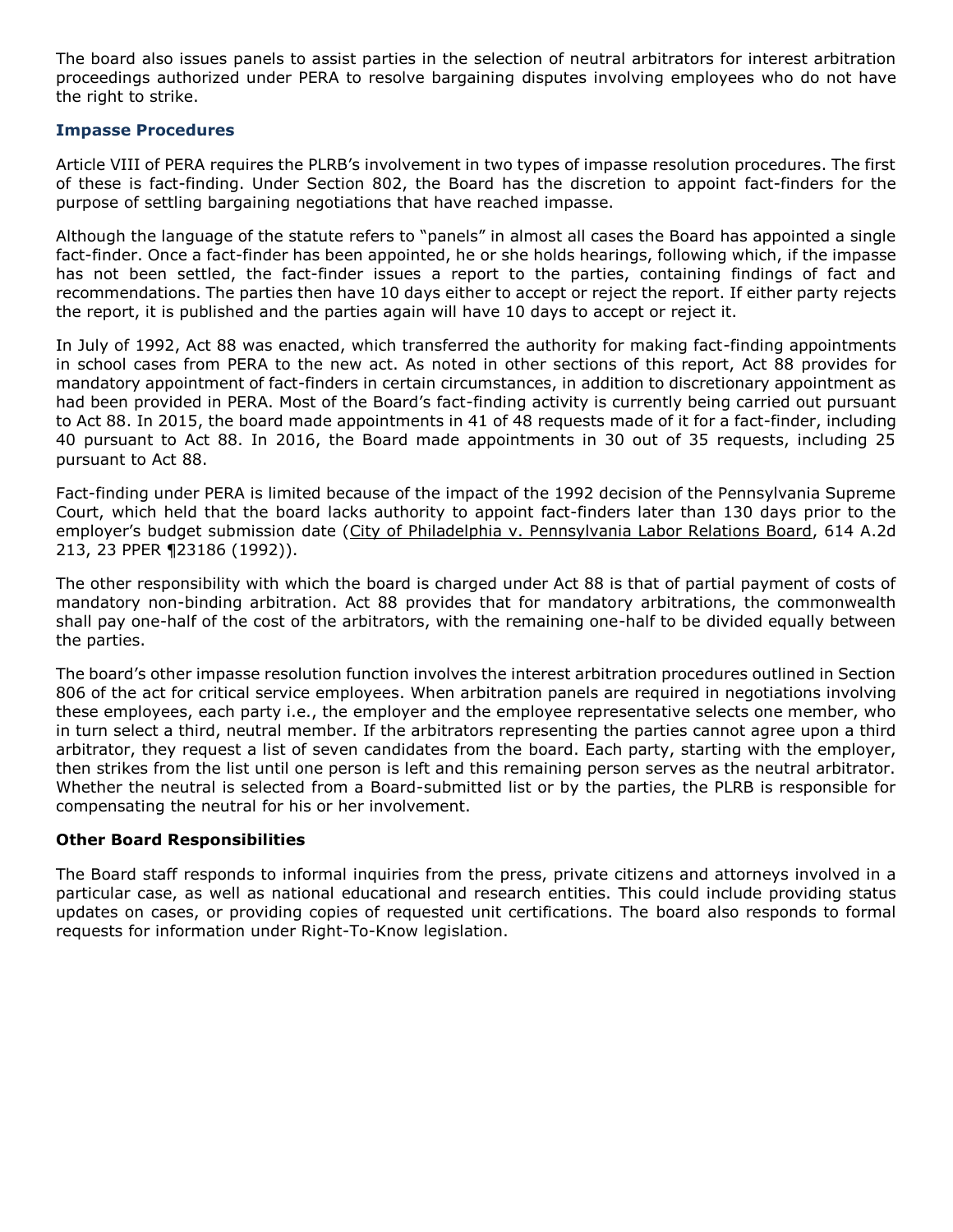# **Operations Summary**

The following pages contain information detailing the board's activities during the 2015 and 2016 calendar years. Statistical data is provided regarding cases filed and concluded, as well as summaries of board orders and court opinions involving board cases.

Please note that the data and summaries contained in this report, while believed to be accurate, are informational only and should not be relied upon for legal research.

In 2015, a total of 512 cases were filed with the board, including 360 cases pursuant to PERA, 98 cases under Act 111, 47 cases pursuant to Act 88, and seven cases under PLRA. Charges of unfair practices comprised over 61 percent of all cases filed in 2015, while 21 percent of the filings were representation cases.

Inc 2016, a total of 529 cases were filed with the board, including 372 cases pursuant to PERA, 122 cases under Act 111, 29 cases pursuant to Act 88, and six cases under PLRA. Charges of unfair practices comprised almost 58 percent of all cases filed in 2016, while almost 26 percent of the filings were representation cases.

## **Table 1: Cases Filed with the Board for 2015 and 2016**

| <b>Category of Employer</b> | <b>Year Filed</b> | Unfair Practice<br>Charge of | Representation   | Clarification<br>jš | <b>Decertification</b> | Fact-Finding   | Arbitration  |
|-----------------------------|-------------------|------------------------------|------------------|---------------------|------------------------|----------------|--------------|
| <b>Authority</b>            | 2015              | 20                           | 2                | 1                   | 0                      | $\mathbf{1}$   | $\pmb{0}$    |
|                             | 2016              | 23                           | $\boldsymbol{6}$ | $\pmb{0}$           | 6                      | $\overline{2}$ | 0            |
| Commonwealth                | 2015              | 20                           | $\pmb{0}$        | 5                   | $\pmb{0}$              | $\pmb{0}$      | 0            |
|                             | 2016              | 25                           | $\mathbf{1}$     | 8                   | $\overline{2}$         | $\Omega$       | $\mathbf{1}$ |
| <b>County</b>               | 2015              | 38                           | $\boldsymbol{6}$ | 6                   | 5                      | $\pmb{0}$      | 43           |
|                             | 2016              | 34                           | 20               | 5                   | 6                      | $\mathbf 0$    | 51           |
| <b>Higher Education</b>     | 2015              | 21                           | $\overline{4}$   | 2                   | 0                      | $\pmb{0}$      | $\pmb{0}$    |
|                             | 2016              | 21                           | $\overline{2}$   | $\overline{2}$      | $\mathbf 0$            | $\mathbf{1}$   | $\Omega$     |
| <b>Municipality</b>         | 2015              | 114                          | 30               | 8                   | 5                      | 0              | 0            |
|                             | 2016              | 123                          | 31               | 11                  | $\overline{7}$         | 3              | $\mathbf 1$  |
| <b>Non-Profit</b>           | 2015              | 3                            | $\mathbf 0$      | 0                   | 0                      | 0              | 0            |
|                             | 2016              | $\overline{2}$               | $\pmb{0}$        | $\pmb{0}$           | 0                      | 0              | $\pmb{0}$    |
| <b>Private Sector</b>       | 2015              | $\overline{7}$               | 0                | $\pmb{0}$           | $\pmb{0}$              | 0              | $\pmb{0}$    |
|                             | 2016              | $\overline{3}$               | $\mathbf 0$      | 0                   | 0                      | $\Omega$       | $\mathbf 0$  |
| <b>School District</b>      | 2015              | 86                           | 3                | 30                  | 0                      | 47             | $\pmb{0}$    |
|                             | 2016              | 71                           | $\boldsymbol{6}$ | 23                  | $\pmb{0}$              | 29             | $\mathbf 0$  |
| Union                       | 2015              | 5                            | $\pmb{0}$        | 0                   | 0                      | 0              | $\pmb{0}$    |
|                             | 2016              | 3                            | $\pmb{0}$        | 0                   | $\mathbf 0$            | $\Omega$       | 0            |
| <b>TOTAL</b>                | 2015              | 314                          | 45               | 52                  | 10                     | 48             | 43           |
|                             | 2016              | 305                          | 66               | 49                  | 21                     | 35             | 53           |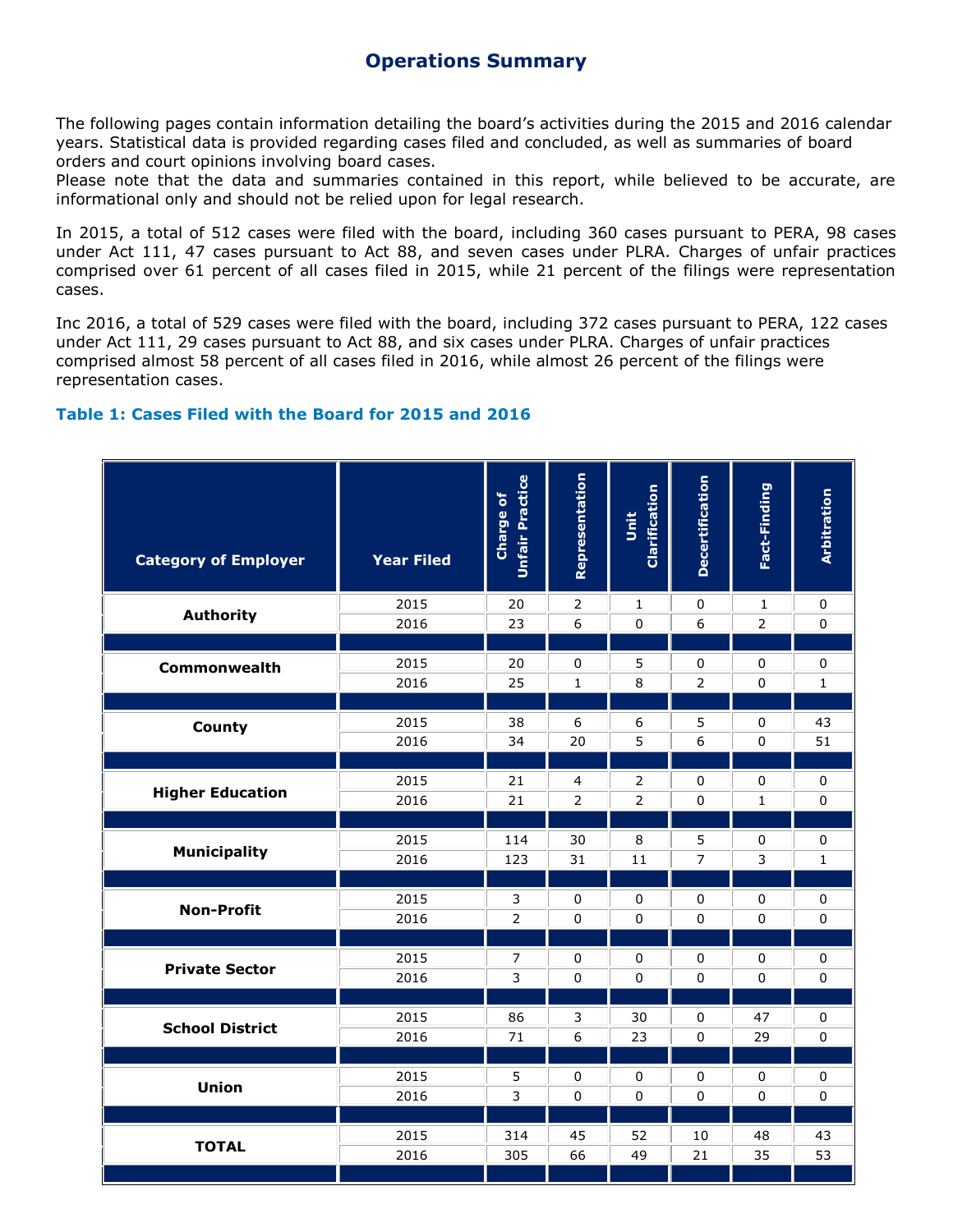## **UNFAIR PRACTICE CASES**

The board adjudicates allegations of unfair practices, as enumerated in PERA and the PLRA, and issues remedial relief as appropriate. PERA Section 1201(a) and PLRA Section 6(1) pertain to prohibited practices for employers, while PERA Section 1201(b) and PLRA Section 6(2) relate to prohibited practices for employee representatives and employees. Please see Appendices I and II to view the full text of Section 1201 of PERA and Section 6 of the PLRA.

In 2015, a total of 314 unfair practice charges were filed. Of these charges, 72 percent were filed pursuant to PERA, while 26 percent and 2 percent were filed under Act 111 and the PLRA, respectively.

In 2016, a total of 305 unfair practice charges were filed. Of these charges, 66 percent were filed pursuant to PERA, while 32 percent and 2 percent were filed under Act 111 and the PLRA, respectively.

Table 2 details the unfair practice cases concluded in 2015 and 2016, citing the method of disposition.

## **Table 2: Unfair Practice Cases Concluded**

| <b>Cases Sustained (Unfair Practice Found)</b> | 2015 | 2016 |
|------------------------------------------------|------|------|
| by Board Order                                 | 8    | 7    |
| by Hearing Examiner Order                      | 24   | 28   |
| <b>Cases Dismissed</b>                         |      |      |
| by Administrative Dismissal                    | 22   | 11   |
| by Board Order                                 | 8    | 11   |
| by Hearing Examiner Order                      | 14   | 19   |
| By Nisi Order                                  | 0    | 0    |
| by No Complaint Letter                         | 47   | 83   |
| <b>Cases Withdrawn</b>                         |      |      |
| by Nisi Order                                  | 236  | 222  |
| <b>TOTAL</b>                                   | 359  | 381  |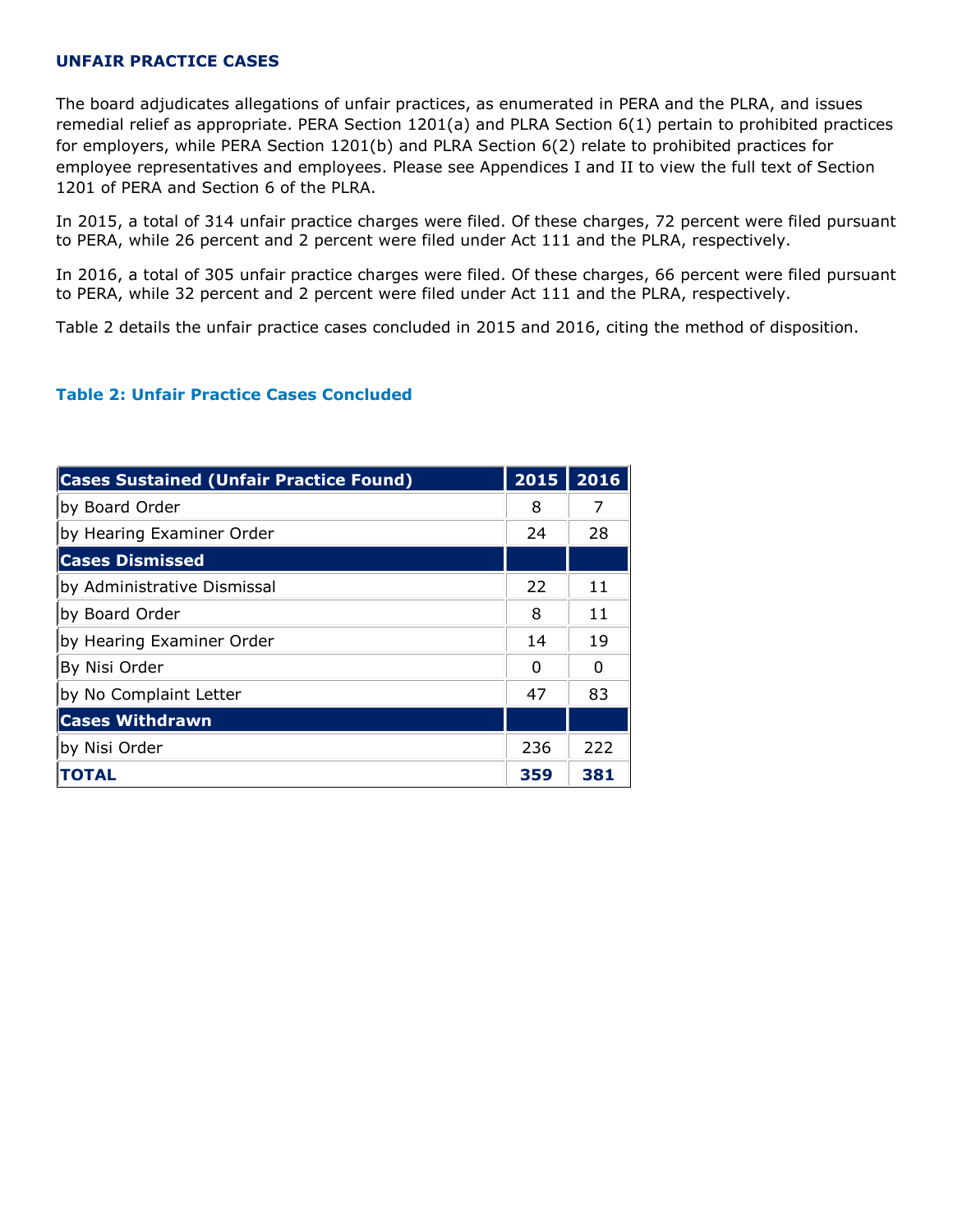#### **REPRESENTATION CASES**

The board processes four types of representation cases: certification of an employee representative, decertification of an employee representative, clarification regarding whether a specific classification should be included in or excluded from a particular certified unit, and amendments of a certification to reflect a change in the name or affiliation of a certified employee representative.

In 2015, a total of 107 representation cases were filed. Of these cases, 85 percent were filed pursuant to PERA and 15 percent were filed in accordance with Act 111.

In 2016, a total of 136 representation cases were filed. Of these cases, 82 percent were filed pursuant to PERA and 18 percent were filed in accordance with Act 111.

## **Table 3: Certification Cases Concluded by Method of Disposition and Type of Order, 2015 and 2016**

|                                              | 2015     | 2016           |
|----------------------------------------------|----------|----------------|
| <b>Cases concluded by Unit Certification</b> |          |                |
| by Certification of Representative           | 6        | 7              |
| by Nisi Order*                               | 27       | 25             |
|                                              |          |                |
| <b>Cases Dismissed</b>                       |          |                |
| by Administrative Dismissal                  | 4        | 7              |
| by Nisi Order of Dismissal                   | 5        | 3              |
| By Hearing Examiner                          | $\Omega$ | $\mathfrak{D}$ |
| By Final Order                               | $\Omega$ | 1              |
|                                              |          |                |
| <b>Cases Withdrawn</b>                       |          |                |
| by Nisi Order                                | 1        | 9              |
|                                              |          |                |
| <b>TOTAL</b>                                 | 43       | 54             |
|                                              |          |                |

\*A nisi order is a conditional order that is confirmed unless action is taken within a defined period of time. For the purposes of the board, a nisi order is final unless exceptions are filed within 20 days of its issuance.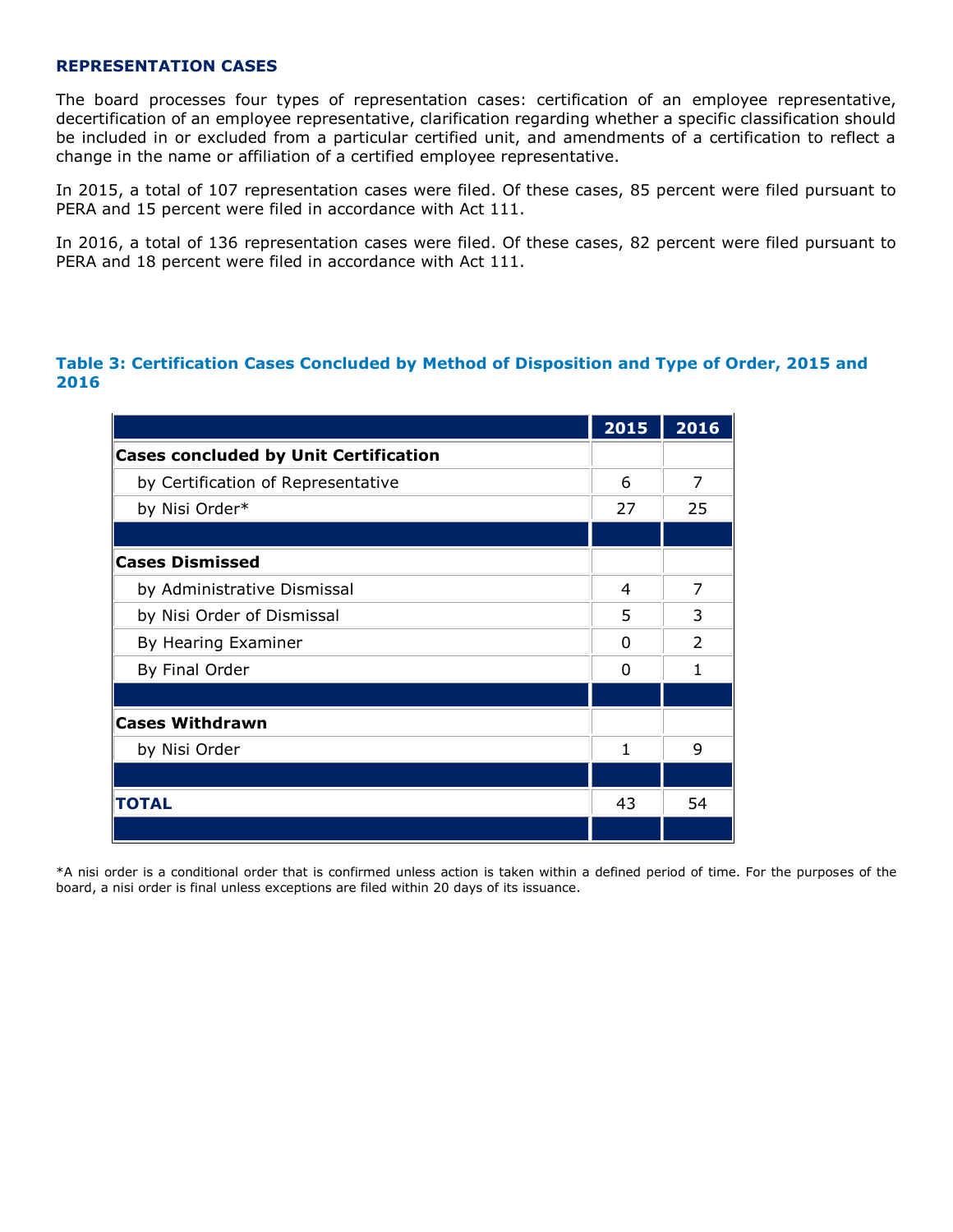Tables 4 and 5 depict the total number and type of units certified in 2015 and 2016. All units certified were collective bargaining units; no meet and discuss units were certified during this time period. Combined units include both professional and nonprofessional employees.

# **Table 4: Types of Units Certified, 2015**

|                                    | <b>New Units</b> | <b>Existing Units</b> |                  | <b>Total</b>     |
|------------------------------------|------------------|-----------------------|------------------|------------------|
|                                    |                  | <b>Rival</b>          | <b>Incumbent</b> | <b>Certified</b> |
| <b>Collective Bargaining Units</b> |                  |                       |                  |                  |
| Professional                       |                  | フ                     |                  |                  |
| Nonprofessional                    | 23               |                       |                  | 31               |
| Professional & Nonprofessional     |                  |                       |                  |                  |
|                                    |                  |                       |                  |                  |
| <b>Meet and Discuss</b>            |                  |                       |                  |                  |
|                                    |                  |                       |                  |                  |
| <b>TOTAL</b>                       | 23               | q                     |                  | 33               |
|                                    |                  |                       |                  |                  |

# **Table 5: Types of Units Certified, 2016**

|                                    | <b>New Units</b> | <b>Existing Units</b> |                  | <b>Total</b>     |
|------------------------------------|------------------|-----------------------|------------------|------------------|
|                                    |                  | <b>Rival</b>          | <b>Incumbent</b> | <b>Certified</b> |
| <b>Collective Bargaining Units</b> |                  |                       |                  |                  |
| Professional                       | 3                | 0                     | 0                | 3                |
| Nonprofessional                    | 19               | q                     |                  | 28               |
| Professional & Nonprofessional     |                  |                       |                  |                  |
|                                    |                  |                       |                  |                  |
| <b>Meet and Discuss</b>            |                  |                       |                  |                  |
|                                    |                  |                       |                  |                  |
| <b>TOTAL</b>                       | 22               | 10                    |                  | 32               |
|                                    |                  |                       |                  |                  |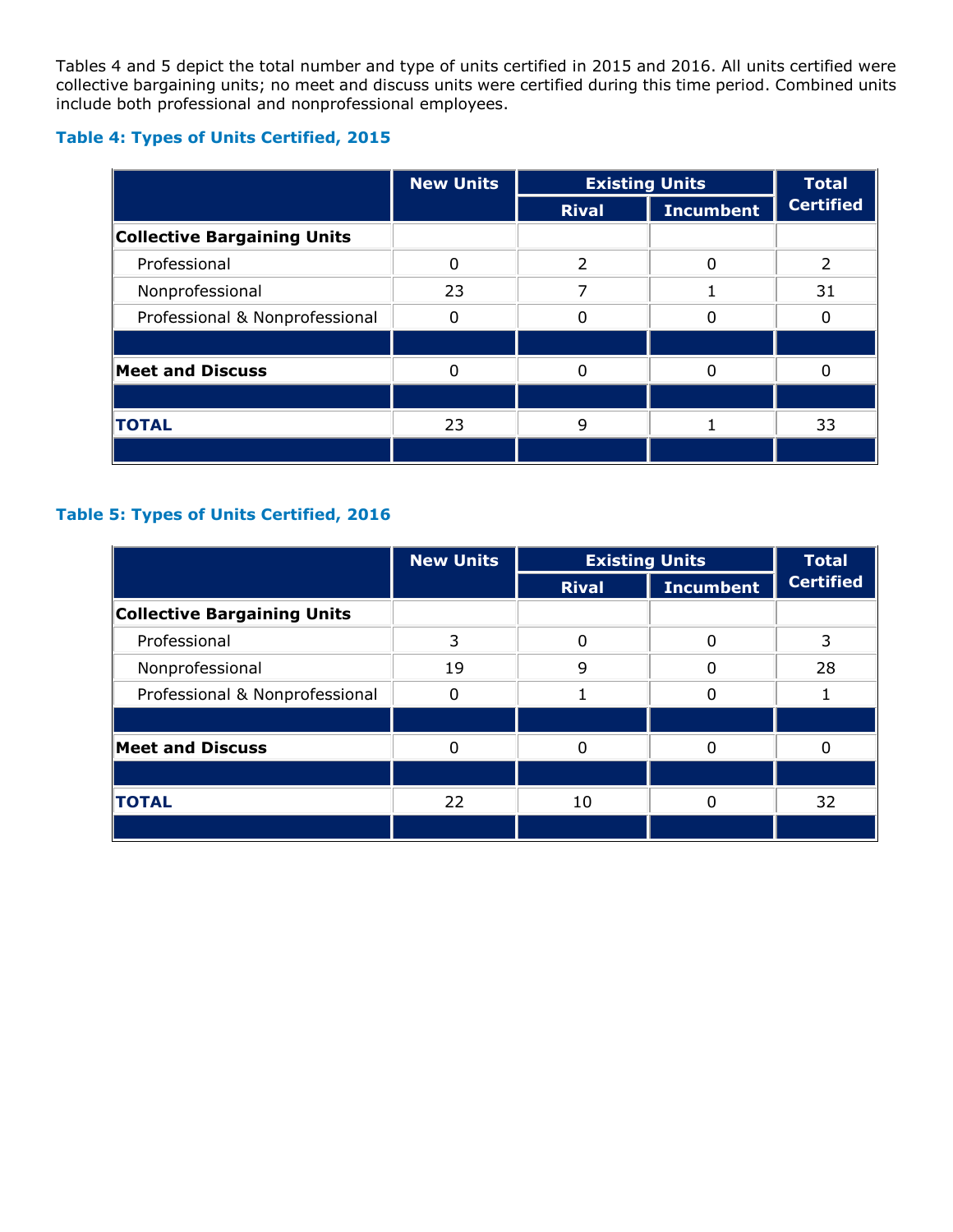## **Table 6: Decertification Cases Concluded by Method of Disposition and Type of Order, 2015 and 2016**

|                                           | 2015 | 2016          |
|-------------------------------------------|------|---------------|
| <b>Cases concluded by Decertification</b> |      |               |
| by Nisi Order of Decertification          | 6    | 9             |
|                                           |      |               |
| <b>Cases Dismissed</b>                    |      |               |
| by Administrative Dismissal               | 1    | $\mathcal{P}$ |
| by Nisi Order of Dismissal                | 0    | $\mathcal{P}$ |
| by Hearing Examiner Order                 | 0    | 1             |
| by Final Order                            | n    | 1             |
|                                           |      |               |
| <b>Cases Withdrawn</b>                    |      |               |
| by Nisi Order                             | 1    | 1             |
|                                           |      |               |
| <b>TOTAL</b>                              | 8    | 16            |
|                                           |      |               |

## **Table 7: Unit Clarification and Amendment of Certification Cases Concluded by Method of Disposition and Type of Order, 2015 and 2016**

|                                                      | 2015 | 2016          |
|------------------------------------------------------|------|---------------|
| <b>Cases concluded by Unit Clarification</b>         |      |               |
| by Hearing Examiner Order                            | 4    | 8             |
| by Nisi Order of Unit Clarification                  | 33   | 27            |
| by Board Order                                       | 1    | 1             |
|                                                      |      |               |
| <b>Cases concluded by Amendment of Certification</b> |      |               |
| by Nisi Order of Amendment                           | 1    | $\mathcal{P}$ |
|                                                      |      |               |
| <b>Cases Dismissed</b>                               |      |               |
| by Administrative Dismissal                          | 3    | $\mathbf{1}$  |
| by Hearing Examiner Order                            | 1    | 0             |
| by Board Order                                       | 1    | 3             |
|                                                      |      |               |
| <b>Cases Withdrawn</b>                               |      |               |
| by Nisi Order                                        | 12   | 8             |
|                                                      |      |               |
| <b>TOTAL</b>                                         | 56   | 50            |
|                                                      |      |               |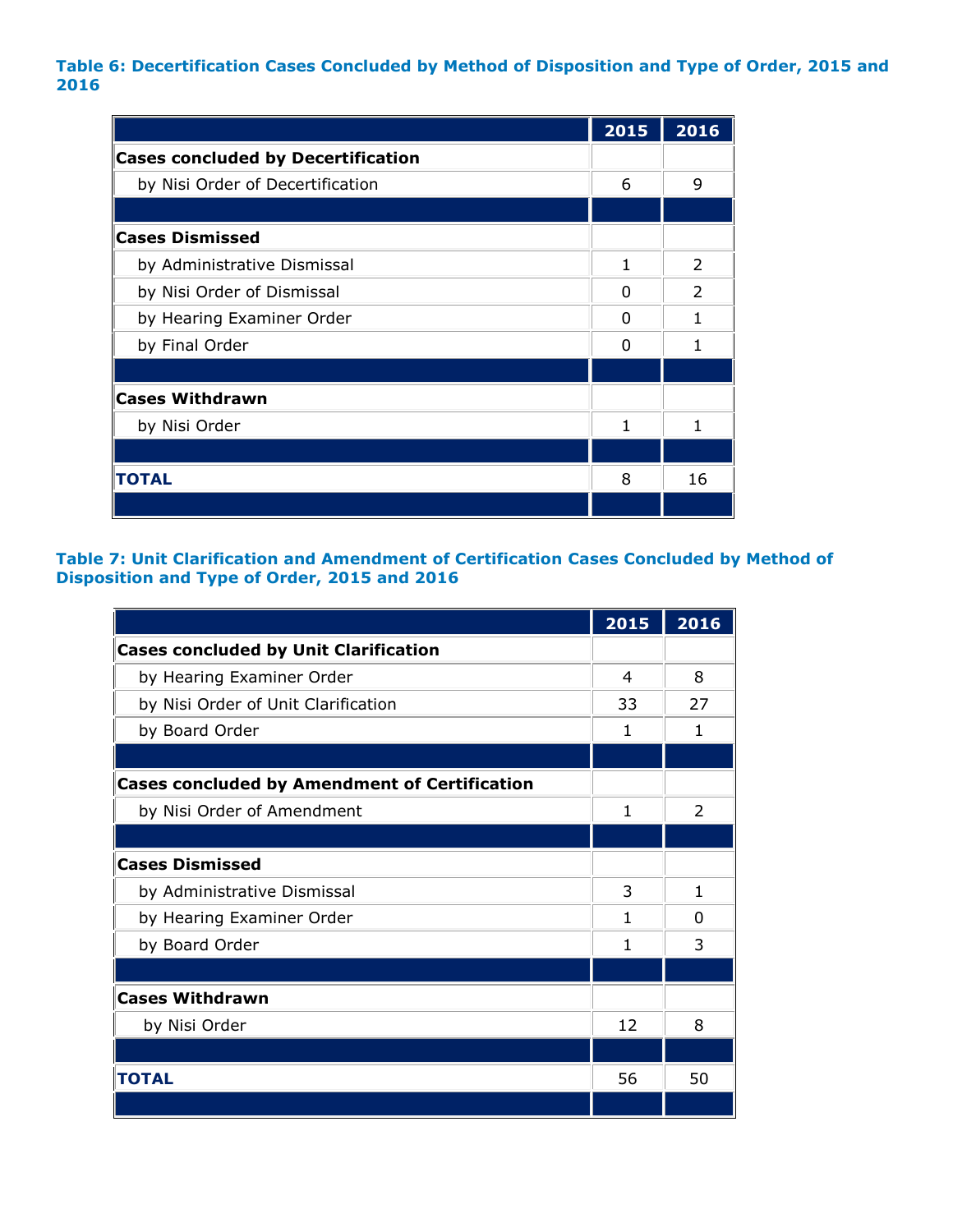### **Table 8: ACT 111 of 1968 (Police & Firefighters) Certification, Decertification and Unit Clarification cases concluded, by method of disposition and type of order, 2015 and 2016**

|                                                   | 2015           | 2016           |
|---------------------------------------------------|----------------|----------------|
| <b>ACT 111 Certification Cases Concluded</b>      |                |                |
| by Nisi Order of Certification                    | 10             | 6              |
| by Final Order                                    | <sup>0</sup>   | 0              |
| by Proposed Order of Unit Clarification           | <sup>0</sup>   | 0              |
| by Certification of Representative                | $\mathcal{P}$  | 3              |
| by Nisi Order of Withdrawal                       | <sup>0</sup>   | 4              |
| by Administrative Dismissal                       | 0              | 0              |
|                                                   |                |                |
| <b>ACT 111 Decertification Cases Concluded</b>    |                |                |
| by Nisi Order of Decertification                  | $\overline{2}$ | 1              |
| by Final Order                                    | <sup>0</sup>   | 0              |
|                                                   |                |                |
| <b>ACT 111 Unit Clarification Cases Concluded</b> |                |                |
| by Nisi Order of Unit Clarification               | 0              | $\overline{2}$ |
| by Proposed Order of Unit Clarification           | <sup>0</sup>   | 0              |
| by Nisi Order of Withdrawal                       | 3              | 1              |
| by Administrative Dismissal                       | 0              | $\Omega$       |
|                                                   |                |                |
| <b>TOTAL</b>                                      | 17             | 17             |
|                                                   |                |                |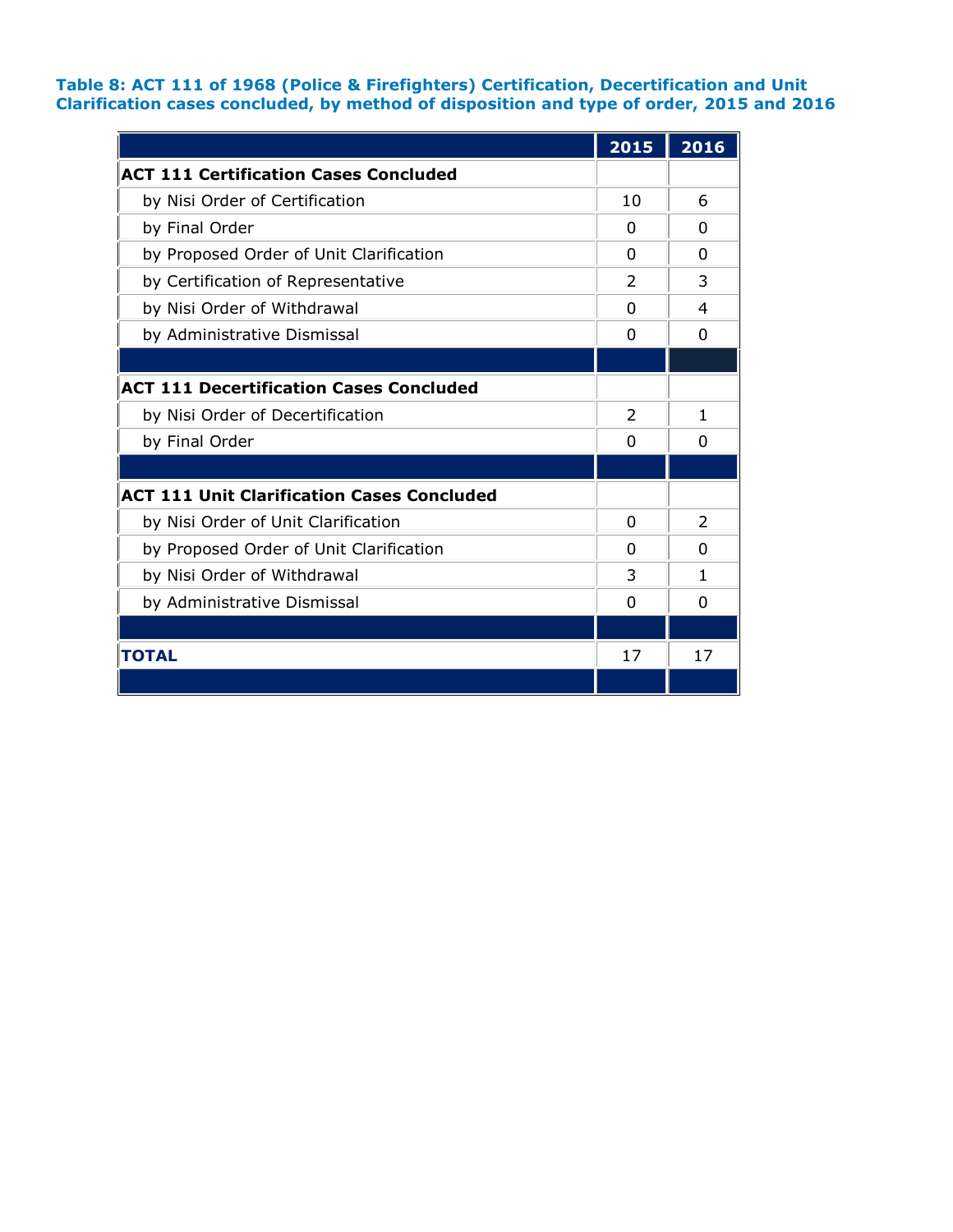# **Table 9: Elections Conducted, 2015**

|                         | <b>Representation</b><br><b>Election</b> | <b>Decertification</b><br><b>Election</b> |
|-------------------------|------------------------------------------|-------------------------------------------|
| Non-Profit              | O                                        | O                                         |
| <b>Higher Education</b> | 4                                        | U                                         |
| Commonwealth            | n                                        | n                                         |
| Authority               | 1                                        | n                                         |
| <b>School District</b>  | $\mathcal{P}$                            | n                                         |
| County                  | 4                                        | 1                                         |
| Municipality            | 21                                       | 1                                         |
| Private Sector          | 1                                        | 1                                         |
|                         |                                          |                                           |
| <b>TOTAL</b>            | 33                                       | 3                                         |
|                         |                                          |                                           |

# **Table 10: Elections Conducted, 2016**

|                         | <b>Representation</b><br><b>Election</b> | <b>Decertification</b><br><b>Election</b> |
|-------------------------|------------------------------------------|-------------------------------------------|
| Non-Profit              | 0                                        | 0                                         |
| <b>Higher Education</b> | O                                        | n                                         |
| Commonwealth            | n                                        | n                                         |
| Authority               | 1                                        | 3                                         |
| <b>School District</b>  | 7                                        | n                                         |
| County                  | 7                                        | 3                                         |
| Municipality            | 13                                       | n                                         |
| <b>Private Sector</b>   | n                                        | n                                         |
|                         |                                          |                                           |
| <b>TOTAL</b>            | 28                                       | 6                                         |
|                         |                                          |                                           |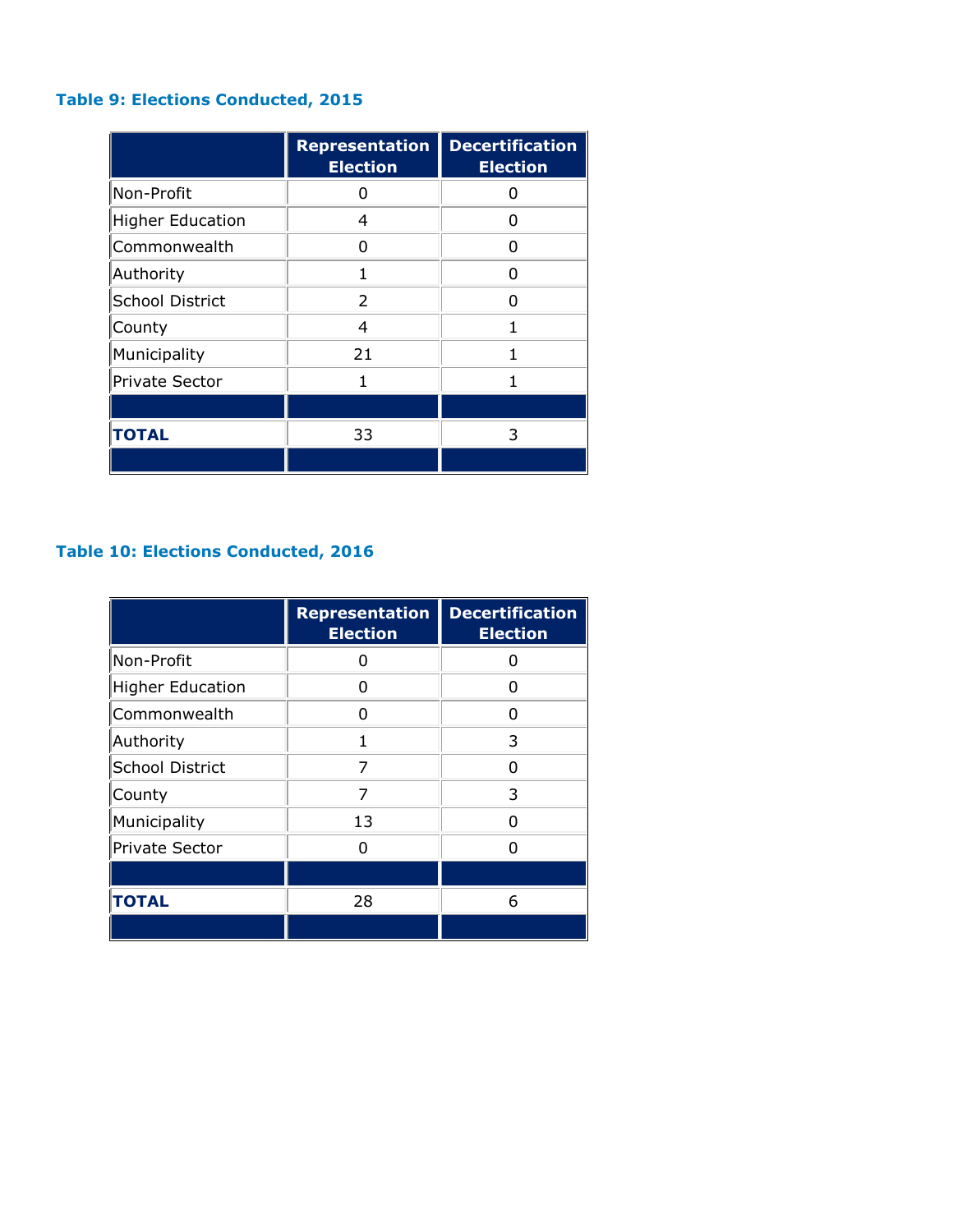# **Summaries of Board Orders**

The board issues several different types of orders. The most common type of board order is a final order. Parties may appeal hearing examiner orders by filing exceptions with the board. After considering the exceptions, the board issues a final order dismissing or sustaining the exceptions in whole or in part or may remand the case to the hearing examiner for further proceedings.

Another common board order is a final order dismissing exceptions to an administrative dismissal. The board secretary may administratively dismiss a charge or petition if it is untimely, if it fails to state a cause of action or if the document filed is not a signed and notarized original. Parties may appeal administrative dismissals by filing exceptions with the board. If the exceptions are sustained, the board issues an order remanding the case to the board secretary for issuance of a complaint. Otherwise, the exceptions are dismissed through issuance of a board final order.

Summaries of the final orders issued by the board in 2015 and 2016 are provided below. Citations for the board's orders are given as the board's case number and the Pennsylvania Public Employee Reporter (PPER) reference.

## **FINAL ORDERS**

In the Matter of Employees of City of Philadelphia, PERA-U-13-175-E, 46 PPER 64 (Order Directing Remand to Hearing Examiner for Further Proceedings, January 21, 2015). The board affirmed the hearing examiner's proposed order of unit clarification holding that security officers at a juvenile detention facility were prison guards within the meaning of Section 604(3) of PERA. However, because only the local union for the guards filed the unit clarification petition, the Board remanded to the Hearing Examiner for findings of whether the district council as the representative of City of Philadelphia employees under Section 2003 of PERA, agreed to the filing of the petition.

Blackhawk Education Association, PSEA/NEA v. Blackhawk School District, PERA-C-14-58-W, 46 PPER 70 (Final Order, February 17, 2015). The board made final the hearing examiner's determination that the school district violated Section 1201(a)(1) and (5) by repudiating a collective bargaining agreement executed by the predecessor school board. The Board affirmed the holding that members of the school board who were not nominated for re-election were not in "lame duck" status when the collective bargaining agreement was ratified prior to the general election.

Daniel C. Angelucci v. Commonwealth of Pennsylvania, Pennsylvania Board of Probation and Parole, PERA-C-14-44-E, 46 PPER 92 (Final Order, April 21, 2015). The hearing examiner did not err in finding that the employer was not unlawfully motivated by the employee's protected activities when the employer issued a pre-disciplinary conference notice regarding the employee's alleged falsification of leave slips.

In the Matter of the Employees of Temple University, PERA-U-12-332-E, 46 PPER 93 (Final Order, April 21, 2015). The board affirmed the proposed order of unit clarification finding that faculty department chairs were management level employees under Section 301(16) of PERA or supervisors under Section 301(6) of PERA, and therefore excluded from the faculty bargaining unit.

In the Matter of the Employees of Carbon County, PERA-R-14-337-E, 47 PPER 2 (Final Order, June 16, 2015). The board upheld the hearing examiner's finding that the extent to which the sergeants in the sheriff's department performed supervisory duties did not render them supervisors within the meaning of Section 301(6) of PERA. Therefore, the board also sustained the finding that the lieutenants were not above the first level of supervision and thus management level employees under Section 301(16) of PERA.

American Federation of State County and Municipal Employees, District Council 47 v. City of Philadelphia, PERA-C-11-387-E, 47 PPER 18 (Final Order, July 21, 2015). The board affirmed the hearing examiner's conclusion that the city violated Section 1201(a)(1) and (5) of PERA by unilaterally implementing changes to a deferred retirement option pension benefit.

American Federation of State County and Municipal Employees, District Council 33 v. City of Philadelphia, PERA-C-11-324-E, 47 PPER 14 (Final Order, July 21, 2015). The board sustained the hearing examiner's conclusion that the city violated its bargaining obligation under Section 1201(a)(1) and (5) of PERA by unilaterally implementing changes to a deferred retirement option pension benefit for bargaining unit employees.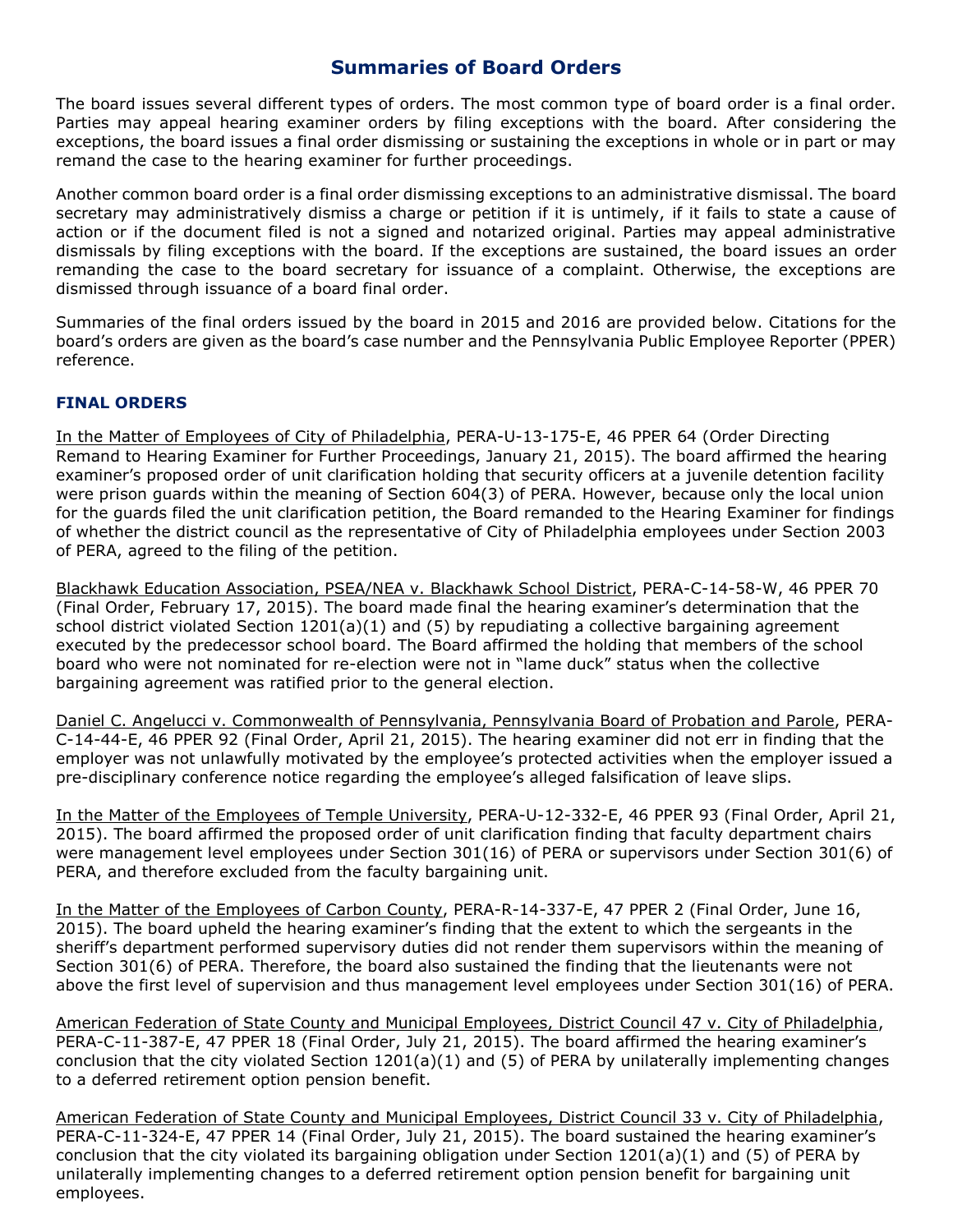Transport Workers Union of America, Local 282 v. Bristol Township School District, PERA-C-12-341-E, 47 PPER 13 (July 21, 2015). The board affirmed the hearing examiner's finding that the school district was not a joint employer of the personal care assistants with a private contractor, and thus did not have an obligation to bargain their wages, hours and working conditions under Section 1201(a)(5) of PERA.

Upper St. Clair Education Support Professional Association, PSEA/NEA v. Upper St. Clair School District, PERA-C-14-265-W, 47 PPER 35 (Final Order, September 15, 2015). The board held that the hearing examiner did not err in concluding that under Section 903 of PERA the employer's refusal to process a dispute over arbitrability of the grievance to arbitration was a *per se* violation of Section 1201(a)(5) of PERA.

Pennsylvania State Corrections Officers Association v. Commonwealth of Pennsylvania, Department of Corrections, Rockview SCI, PERA-C-14-3`19-E, 47 PPER 43 (Final Order, October 20, 2015). The Board made absolute and final a proposed decision and order finding that the Commonwealth violated Section 1201(a)(1) and (5) of PERA by failing to comply with a grievance settlement agreement concerning staffing.

In the Matter of the Employees of Ford City Borough, PERA-U-14-257-W, 47 PPER 51 (Final Order, November 17, 2015). The board affirmed the hearing examiner's clarification of the unit to exclude the position of borough secretary as a confidential employee under Section 301(13) of PERA.

Chester Upland Education Association, PSEA/NEA v. Chester Upland School District, PERA-C-13-327-E, and Chester Upland Educational Support Personnel Association, PSEA/NEA v. Chester Upland School District, PERA-C-13-328-E, 47 PPER 50 (Final Order, November 17, 2015). The board sustained exceptions filed by the associations and held that the district violated Section 1201(a)(1) and (5) of PERA by unilaterally implementing an attendance and punctuality policy that differed from the negotiated sick leave benefit set forth in the parties' collective bargaining agreement.

In the Matter of the Employees of Midd-West School District, PERA-U-14-354-E, 47 PPER 61 (Final Order, December 15, 2015). The board upheld the hearing examiner's determination that the district failed to establish that the duties of the administrative secretary-payroll/tax collection position were confidential within the meaning of Section 301(13) of PERA.

United Steelworkers of America, Local 2599 v. Northampton County, Gracedale Nursing Home, PERA-C-15-3-E, 47 PPER 85 (Final Order, March 15, 2016). The board made absolute and final the hearing examiner' s determination that the employer violated Section 1201(a)(1) and (5) of PERA by failing to maintain the *status quo* and unilaterally changing healthcare benefits after contract expiration.

Northampton County Deputy Sheriff's Association v. Northampton County, PERA-C-15-13-E, 47 PPER 90 (Final Order, March 15, 2016). The board made absolute and final the hearing examiner' s determination that the employer violated Section 1201(a)(1) and (5) of PERA by failing to maintain the *status quo* and unilaterally changing healthcare benefits after contract expiration.

Jeanette M. Polizzi v. Lehigh Carbon Community College, PERA-C-13-256-E, 47 PPER 87 (Final Order, March 15, 2016). The board affirmed the Hearing Examiner's conclusion that that the complainant failed to establish that the employer violated Section 1201(a)(1) and (4) of PERA when it reduced her twelvemonth position to a ten-month position with a corresponding salary reduction.

Elease Elliot v. Lancaster County, PERA-C-14-358-E, 47 PPER 86 (Final Order, March 15, 2016). The board upheld the hearing examiner's determination that the employee did not prove that the employer violated Section 1201(a)(1), (3) or (4) in connection with an alleged refusal to grant a requested shift change.

In the Matter of the Employees of Wilkinsburg Borough, PERA-U-15-191-W, 47 PPER 108 (Final Order, May 17, 2016). The board sustained the hearing examiner's clarification of an existing bargaining unit to exclude the code enforcement officer as a management level employee.

In the Matter of the Employees of Plum Borough School District, PERA-U-15-196-W, 48 PPER 4 (Final Order, June 21, 2016). The board sustained the employer's exceptions to the proposed order of unit clarification and held the position of confidential secretary for personnel and central administration was confidential under Section 301(13)(ii) of PERA.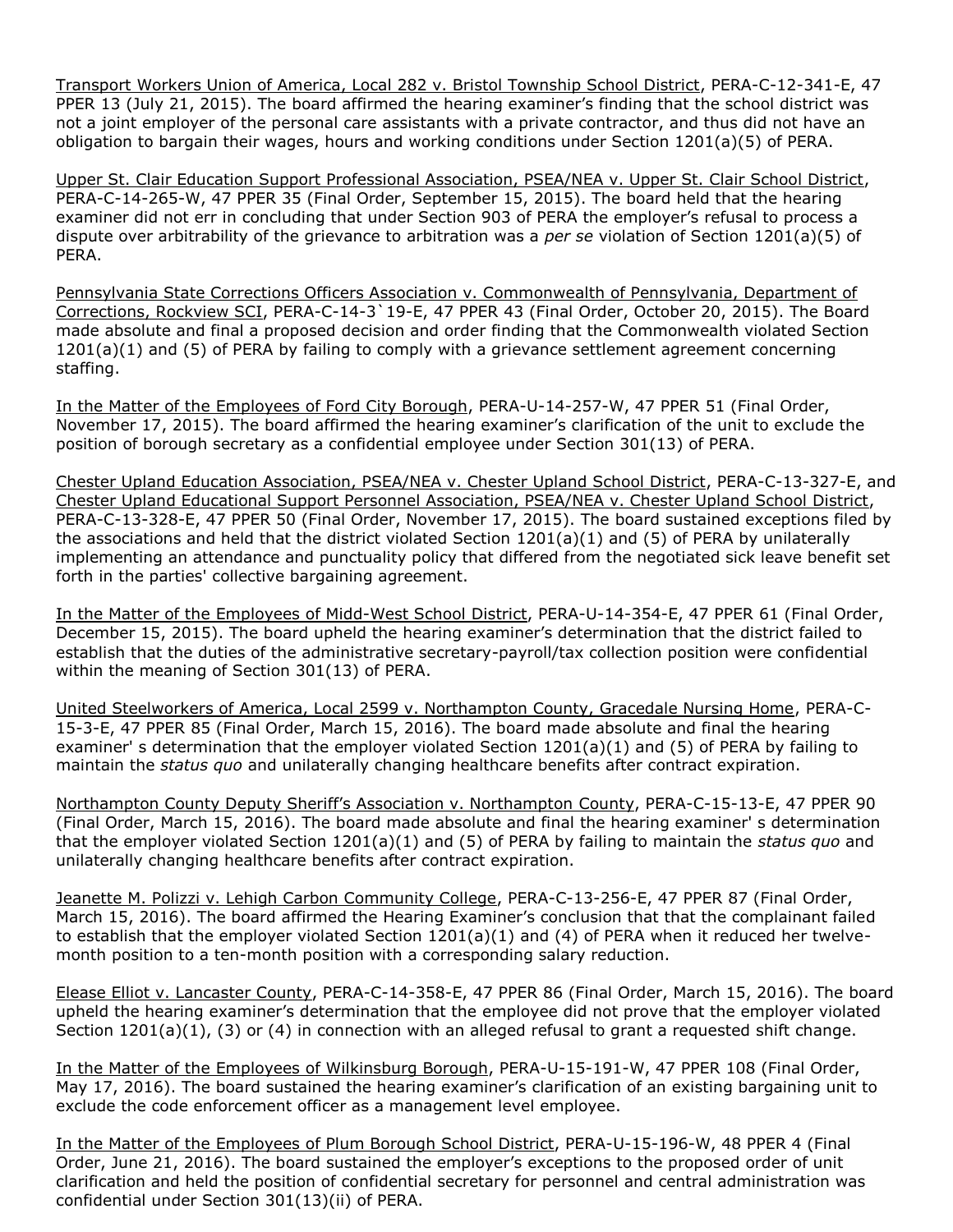Abington Heights Education Association v. Abington Heights School District, PERA-C-11-407-E (Final Order, July 19, 2016). The board affirmed the hearing examiner's determination that the employer did not violate Section 1201(a)(1) or (3) of PERA by issuing a directive to a nurse to follow a student's 504 plan after her testimony at an arbitration hearing.

In the Matter of the Employees of Wattsburg Area School District, PERA-U-12-240-W (Final Order, July 19, 2016). The board made final the hearing examiner's proposed order of dismissal concluding that the ROTC instructors are jointly employed by the United States Air Force and therefore are properly excluded from the bargaining unit of professional employees of the district.

Pittston Area Education Support Personnel Association v. Pittston Area School District, PERA-C-14-283-E, 48 PPER 32 (Final Order, September 20, 2016). The board upheld the hearing examiner's determination that the employer violated Section  $1201(a)(1)$  and (5) of PERA by unilaterally having supervisors perform maintenance work that was performed by bargaining unit employees.

Erie County Technical School Federation of Teachers v. Erie County Technical School, PERA-C-15-345-W, 48 PPER 41 (Final Order, October 18, 2016). The board affirmed the hearing examiner's conclusion that the employer violated its obligation to bargain in good faith with the employee representative by distributing its final and best offer to the employees with a memorandum indicating that retroactivity may be withdrawn if not accepted by its deadline.

Conneaut Education Association v. Conneaut School District, PERA-C-14-379-W, 48 PPER 61 (Order Directing Remand to Hearing Examiner for Further Proceedings, November 15, 2016). The board reversed the hearing examiner and held that the employer's decision to implement cyber snow days was a managerial prerogative, but remanded the case to the hearing examiner for a determination of whether the employer unlawfully refused to bargain the impact of the program on severable issues of wages, hours and working conditions.

In the Matter of the Employees of the Port Authority of Allegheny County, PERA-U-14-267-W, 48 PPER 47 (Final Order, November, 15, 2016). In a bargaining unit of first-level supervisors of the port authority, the board dismissed the employer's exceptions and affirmed the hearing examiner's finding that the maintenance training specialist was not a management level employee, but sustained the union's exceptions, and reversed the hearing examiner, to find that the position of technical trainer was also not a management level employee.

Jersey Shore Area Education Association, PSEA/NEA, and Frank Girardi, Jr. v. Jersey Shore Area School District, PERA-C-15-359-E, 48 PPER 50 (Final Order, November 15, 2016). The board made final the hearing examiner's decision concluding that the employer violated Section 1201(a)(1) and (5) of PERA by refusing arbitrate its claims regarding the arbitrability of the employee's grievance.

Abington Heights Education Association v. Abington Heights School District, PERA-C-15-277-E, 48 PPER 56 (Final Order, December 20, 2016). The board sustained the hearing examiner's proposed decision and order finding that the employer violated Section 1201(a)(1) and (5) of PERA by refusing arbitrate its claims regarding the arbitrability of the employee's grievance.

Palmyra Borough Police Officers Association v. Palmyra Borough, PF-C-13-65-E, 46 PPER 72 (Final Order, February 17, 2015). The board affirmed the Hearing Examiner's conclusion that the Borough violated Section 6(1)(a) and (c) of the PLRA. While the work rules concerning time limits for police activity, detailed daily activity logs, increased enforcement of vehicle stop sign violations, and preparation of crash reports, were managerial prerogative, the Hearing Examiner did not err in finding that the manner and issuance of separate rules in rapid succession during interest arbitration proceedings was done with union animus in violation of Section  $6(1)(c)$  of the PLRA.

Middletown Borough Police Officers Association v. Middletown Borough, PF-C-13-109-E, 47 PPER 30 (Final Order, August 18, 2015). The board upheld the hearing examiner's conclusion that the borough violated Section 6(1)(e) of the PLRA by unilaterally adopting a policy manual which included changes to the employee disciplinary procedures. The Board also sustained the determination that the borough violated Section 6(1)(a) by failing to provide an employee a representative during an investigatory interview.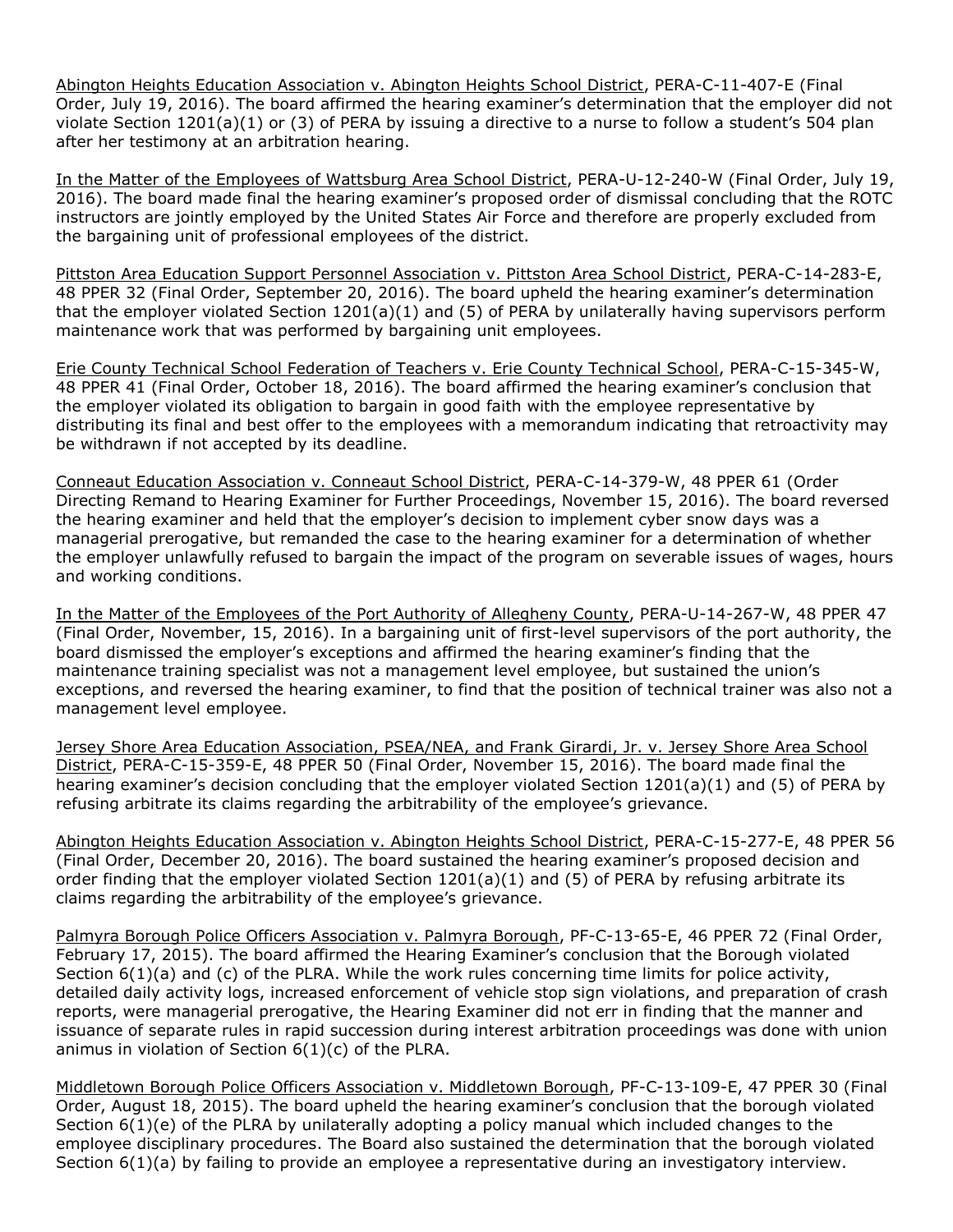Catasauqua Police Officers Association v. Catasauqua Borough, PF -C-15-24-E (Final Order, June 21, 2016). The board affirmed the hearing examiner's proposed decision and order concluding that the employer did not violate its bargaining obligation under Section 6(1)(a) and (e) of the PLRA by placing an officer on administrative duty after his involvement in an on-duty shooting.

Fraternal Order of Police, Lodge 5 v. City of Philadelphia, PF-C-15-37-E (Final Order, August 16, 2016). The board affirmed the hearing examiner's determination that the employer violated Section 6(1)(a) and (e) of the PLRA by failing to comply with a grievance arbitration award directing relief to "all affected bargaining unit members" regarding take home vehicles.

Bensalem Township Police Benevolent Association v. Bensalem Township, PF-C-15-11-E, 48 PPER 40 (Final Order, October 18, 2016). The board sustained the hearing examiner's determination that the charge of unfair labor practice, alleging that the employer violated Section 6(1)(a) and (e) of the PLRA by failing to bargain a policy requiring a local agency law hearing for Heart and Lung Act benefits, was filed more than six-weeks after implementation of the policy and thus was untimely under the statute of limitations in Section 9(e) of the PLRA.

In the Matter of the Employees of Kaolin Mushroom Farms, Inc., PLRA-D-14-8-E (Final Order, July 21, 2015). The board upheld a Nisi Order of Decertification, and adopted a maximum three-year contract bar for representation petitions under the PLRA.

## **FINAL ORDERS DISMISSING EXCEPTIONS TO ADMINISTRATIVE DISMISSALS**

Allentown Education Association, PSEA/NEA v. Allentown City School District, PERA-C-14-406-E, 46 PPER 71 (Final Order, February 17, 2015). The board upheld the secretary's determination that the charge of unfair practices alleging the unilateral implementation of a leave policy in violation of 1201(a)(5) of PERA was not filed within the four-month statute of limitations under Section 1505.

Teamsters Local 529 v. Elkland Borough, PERA-C-15-42-E, 46 PPER 91 (Final Order, April 21, 2015). Because PERA expressly precludes police officers from the definition of employees under PERA, the secretary did not err in declining to issue a complaint on a charge of unfair practices alleging that the borough violated PERA by failing to comply with a settlement of a grievance involving police officers.

Allentown Education Association, PSEA/NEA v. Allentown City School District, PERA-C-15-65-E, 46 PPER 97 (Final Order, May 19, 2015). The board secretary's decision not to issue a complaint was upheld where the alleged increase in the workload of special education teachers would be a managerial prerogative.

Pearl MacKerchar v. Philadelphia School District and Public School Employees' Retirement System, PERA-C-15-150-E, 47 PPER 31 (Final Order, August 18, 2015). The board sustained the dismissal of the charge of unfair practices where the alleged unfair practice occurred more than four-months prior to the filing of the charge.

Anthony Stevenson v. Great Valley School District, PERA-C-15-232-E, 47 PPER 59 (Final Order, December 15, 2015). The board affirmed the secretary's determination that the charge of unfair practices failed to allege violations of Section 1201(a)(1) or (2) of PERA and thus no complaint would be issued.

John Gatto v. Somerset Area School District, PERA-C-15-270-W, 47 PPER 60 (Final Order, December 15, 2015). The board sustained the secretary's decision not to issue a complaint on a charge of unfair practices alleging that the district violated PERA by issuing a warning that future misconduct would result in discipline, where the allegations were that, prior to the employee engaging in protected activity, the district had notified the employee that a written warning would be forthcoming and that future misconduct could result in further discipline.

Amalgamated Transit Union, Local 1279 v. Cambria County Transit Authority, PERA-C-15-286-W, 47 PPER 70 (Final Order, January 19, 2016). The board upheld the secretary's determination not to issue a complaint on a charge of unfair practices alleging that the employer violated PERA by removing a water cooler from a break room in retaliation for the union processing to arbitration.

In the Matter of the Employees of Beaver County Community College, PERA-R-15-236-W, 47 PPER 78 (Final Order, February 16, 2016). A majority of the board made final the secretary's decision declining to direct a hearing on petition seeking to represent only part-time faculty employed by the college.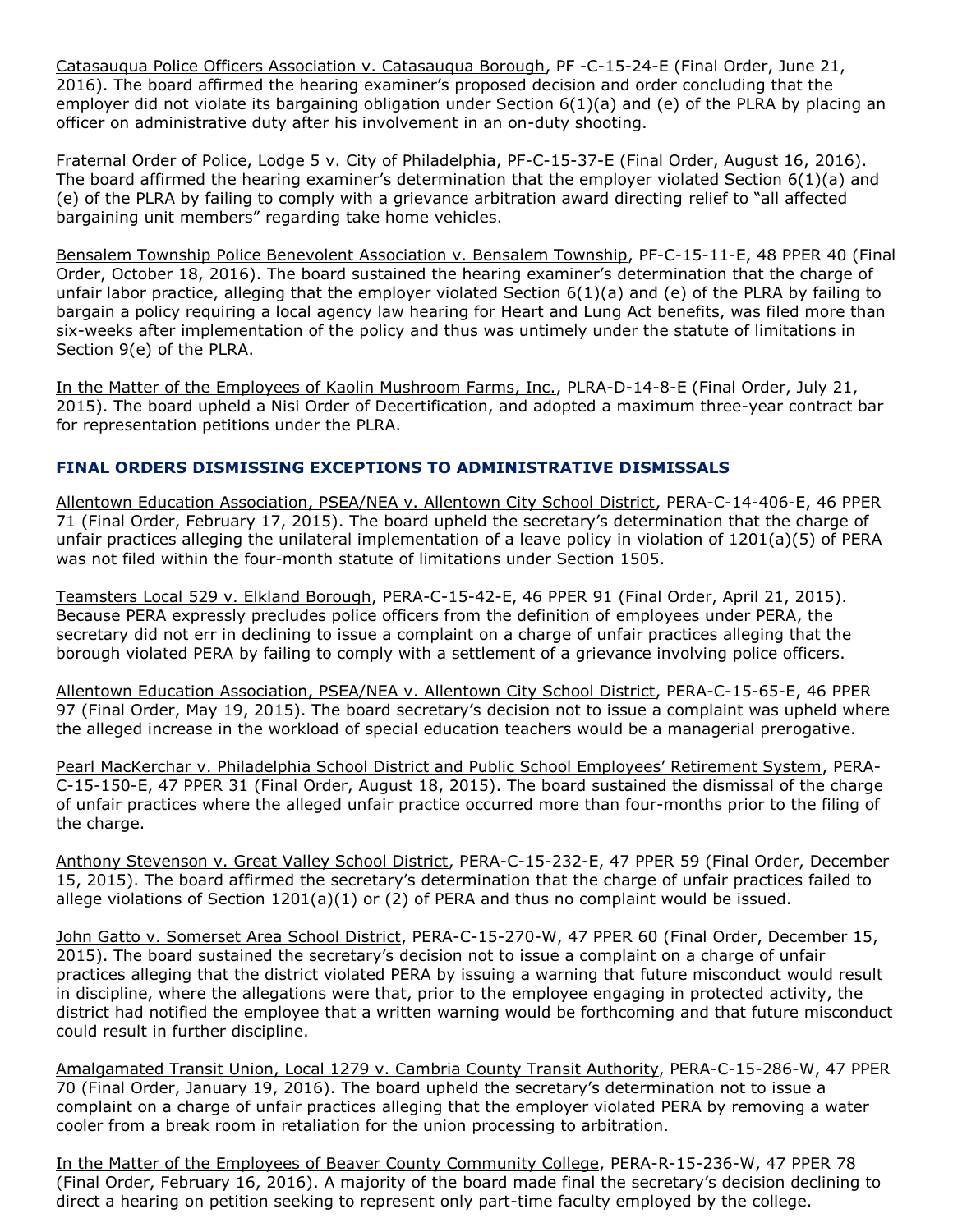Mary Ann Dailey v. Association of Pennsylvania State College and University Faculties, PERA-C-15-131-E, 47 PPER 77 (Final Order, February 16, 2016). The board affirmed the Secretary's dismissal of a charge of unfair practices that alleged that the union's annual dues rebate program violated Section 1201(b)(1) of PERA.

Downingtown Area Education Association, PSEA/NEA v. Downingtown Area School District, PERA-C-15- 363-E, 47 PPER 98 (Final Order, April 19, 2016). The board held that the secretary properly declined to issue a complaint because the district' s utilization of new technology regarding on-line class work and assignments fell within its managerial prerogative under Section 702 of PERA.

In the Matter of the Employees of Glassport Borough, PERA-D-16-25-W, 47 PPER 95 (Final Order, April 19, 2016). The board found that the secretary correctly determined the employer lacked standing to file exceptions to the Secretary's dismissal of the union's disclaimer of interest with respect to only the clerical employees in a broad based unit of all nonprofessional employees.

In the Matter of Employees of Montgomery County, PERA-R-16-125-E (Final Order, July 19, 2016). The board held that the secretary properly dismissed a representation petition that was limited to employees of the county's department of health on the ground that it does not comply with the Board's broad-based bargaining unit policy.

In the Matter of the Employees of Wissahickon School District, PERA-U-14-212-E, 48 PPER 23 (Final Order, August 16, 2016). The board dismissed as untimely exceptions to a nisi order of dismissal in the nature of an objection to the conduct of an election under Section 95.57 of the Board regulations. The board also dismissed the exceptions challenging Section 604(2) of PERA that requires a majority of all professional employees to vote for inclusion in a combined unit with nonprofessional employees.

In the Matter of the Employees of the Commonwealth of Pennsylvania, PERA-R-16-124-E, 48 PPER 22 (Final Order, August 16, 2016). The board affirmed the secretary' s determination that the proposed bargaining unit limited to the job title of solid waste program specialists employed by the state Department of Environmental Protection was inappropriately narrow.

Intermediate Unit #6 Education Association, PSEA/NEA v. Riverview Intermediate Unit #6, PERA-C-16- 115-W, 48 PPER 31 (Final Order, September 20, 2016). The charge of unfair practices was not received by the board within the four-month statute of limitations under Section 1505, and therefore the board upheld the secretary's decision not to issue a complaint.

Quentin Salem v. Commonwealth of Pennsylvania, Pennsylvania Higher Education Assistance Agency, PERA-C-16-233-E, 48 PPER 51 (Final Order, November 15, 2016). The board sustained the secretary's dismissal of the charge of unfair practices filed eleven months after the complainant' s termination, as beyond the four-month limitations period under Section 1505 of PERA.

Gail S. Knauer v. City of Reading, PF-C-15-6-E, 47 PPER 1 (Final Order, June 16, 2015). The board sustained the Secretary's decision not to issue a complaint where the employee failed to allege facts supporting discrimination under Section  $6(1)(c)$  in the charge of unfair labor practices and the employee lack standing to allege a violation of Section 6(1)(e) for an alleged refusal to process her grievance.

Gail S. Knauer v. International Association of Fire Fighters, Local 1803, PF-C-15-7-E, 47 PPER 5 (Final Order, June 16, 2015). The board affirmed the secretary's determination that the charge of unfair labor practices was not filed within the six-week statute of limitations under Section 9(e) of the PLRA. Additionally, the charge of unfair labor practices filed by an employee against the union alleging a failure to process a grievance was not within the jurisdiction of the board.

Fraternal Order of Police, Lodge 34 v. City of Farrell, PF-C-15-94-W, 47 PPER 84 (Final Order, March 15, 2016). The board upheld the secretary's decision that a charge alleging that the city had announced an intent to withdraw from a regional police department, was filed prematurely.

In the Matter of the Employees of Philadelphia Parx Racetrack, PLRA-R-14-11-E, 46 PPER 65 (Final Order, January 21, 2015). The board sustained the secretary's decision not to direct a hearing on a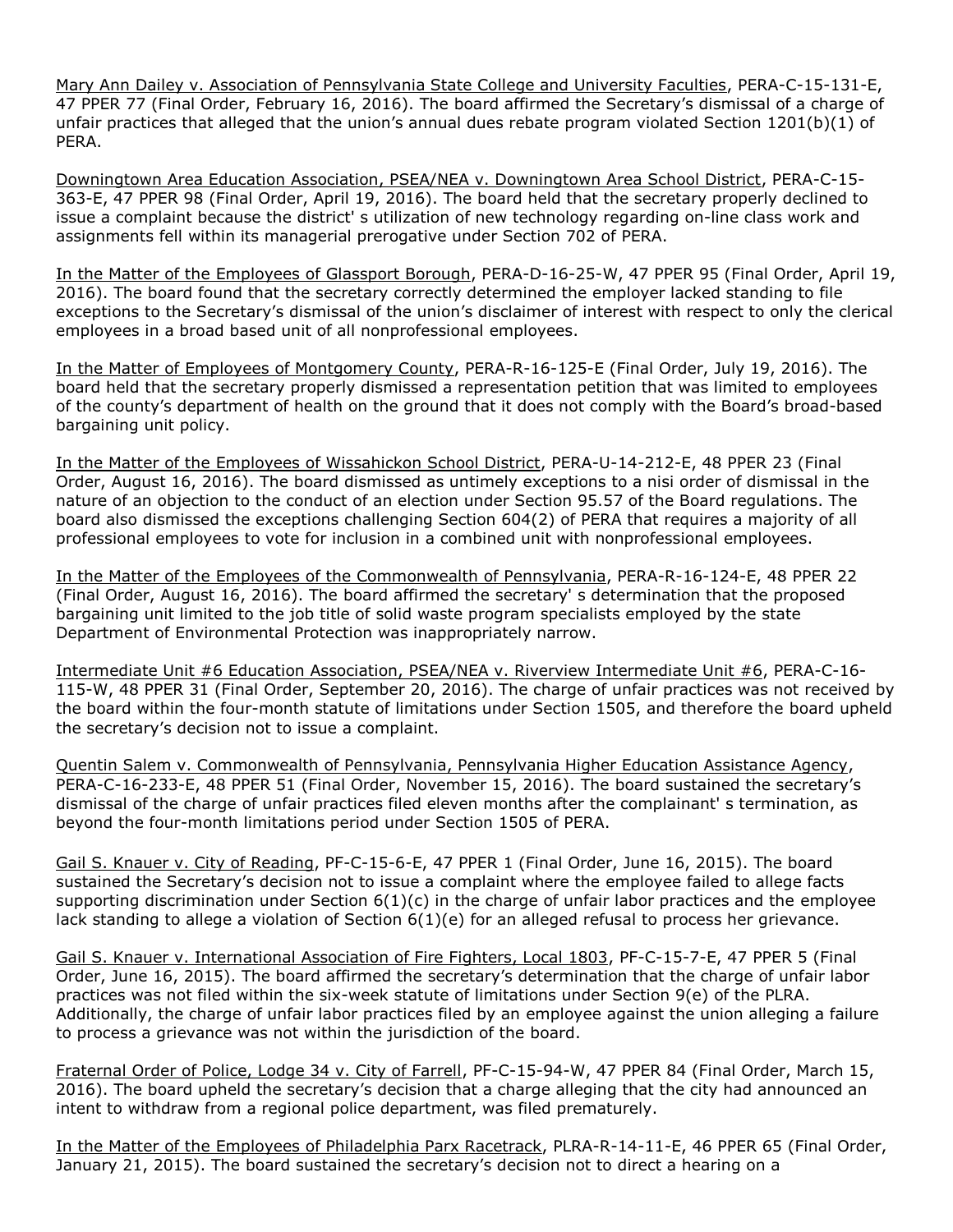representation petition filed by the jockeys, noting a prior determination, to which no exceptions were filed, holding that the jockeys were independent contractors.

# **Summaries of Court Opinions**

The following court opinions involving board cases were issued in between 2015 and 2016. Court opinions are cited to PPER and, at the appellate level, the appropriate court citation is included if available.

Please note that the appellate developments for board decisions covered by this report include only those decisions issued during the reporting period; further developments will be detailed in subsequent reports.

Act 35 of 2008 (the Act of July 4, 2008, P.L. 286) removed jurisdiction over appeals from decisions of the board from the courts of common pleas. Consequently, the Commonwealth Court has first-level appellate jurisdiction over appeals of board final orders. See 42 Pa. C.S. §§ 763 and 933 (as amended).

## **COMMONWEALTH COURT**

Lancaster County v. Pennsylvania Labor Relations Board, 1110 C.D. 2012 (July 6, 2016). On remand from the Pennsylvania Supreme Court, the Commonwealth Court affirmed the board's determination that county committed unfair labor practices in violation of Section 1201(a)(1) and (3) of PERA when it terminated two employees of county youth intervention center for their union activities.

Trometter v. Pennsylvania Labor Relations Board, 1484 C.D. 2015, 147 A.3d 601 (September 8, 2016). The Commonwealth Court reversed an order of the board referring to the Attorney General a report of political contributions under Section 1701 of PERA. Commonwealth Court held that the obligation to adjudicate the report and determine whether unlawful political contributions were made by the union, was statutorily vested in the Board.

Dailey v. Pennsylvania Labor Relations Board, 413 C.D. 2016, 148 A.3d 920 (October 14, 2016), *reargument denied* (Nov. 30, 2016). The Commonwealth Court affirmed the board's Final Order dismissing the charge of unfair practices alleging that the union violated Section 1201(b)(1) of PERA by allowing employees to voluntarily select to have twenty-five dollars of their union dues rebated to them, retained in the union's general fund, or donated to a political action committee.

Chester Upland School District v. Pennsylvania Labor Relations Board, 2599 C.D. 2015, 150 A.3d 143 (November 16, 2016). The Commonwealth Court affirmed the board's Final Order holding that the employer violated Section 1201(a)(1) and (5) of PERA by unilaterally implementing an attendance and punctuality policy that differed from the provisions for sick leave under the expired collective bargaining agreement.

Kaolin Workers Union v. Pennsylvania Labor Relations Board, 1433 C.D. 2015, 140 A.3d 748 (June 15, 2016). The Commonwealth Court affirmed the Board's Order of Decertification, agreeing with the Board's adoption of a three-year contract bar under the PLRA, and held that a seven-year collective bargaining agreement entered into in 2009 did not bar a decertification petition filed in 2014.

### **PENNSYLVANIA SUPREME COURT**

Lancaster County v. Pennsylvania Labor Relations Board, 109 and 110 MAP 2014, 124 A.3d 1269 (October 27, 2015). The Pennsylvania Supreme Court reversed a decision of the Commonwealth Court, and reinstated the board's conclusion that the county committed unfair labor practices in violation of Section 1201(a)(1) and (3) of PERA when it terminated two employees of county youth intervention center for their union activities. The Supreme Court however, remanded the case to the Commonwealth Court to address issues that were not discussed in the Commonwealth Court's December 30, 2013 Opinion.

American Federation of State, County and Municipal Employees v. Pennsylvania Labor Relations Board, 11 MAP 2014, 111 A.3d 1140 (March 25, 2015). The Pennsylvania Supreme Court affirmed the Opinion of the Commonwealth Court which held that the Board did not err in finding that the union failed to establish that the Workforce Investment Board's decision to subcontract work previously performed by county employees was an unfair practice committed by the county.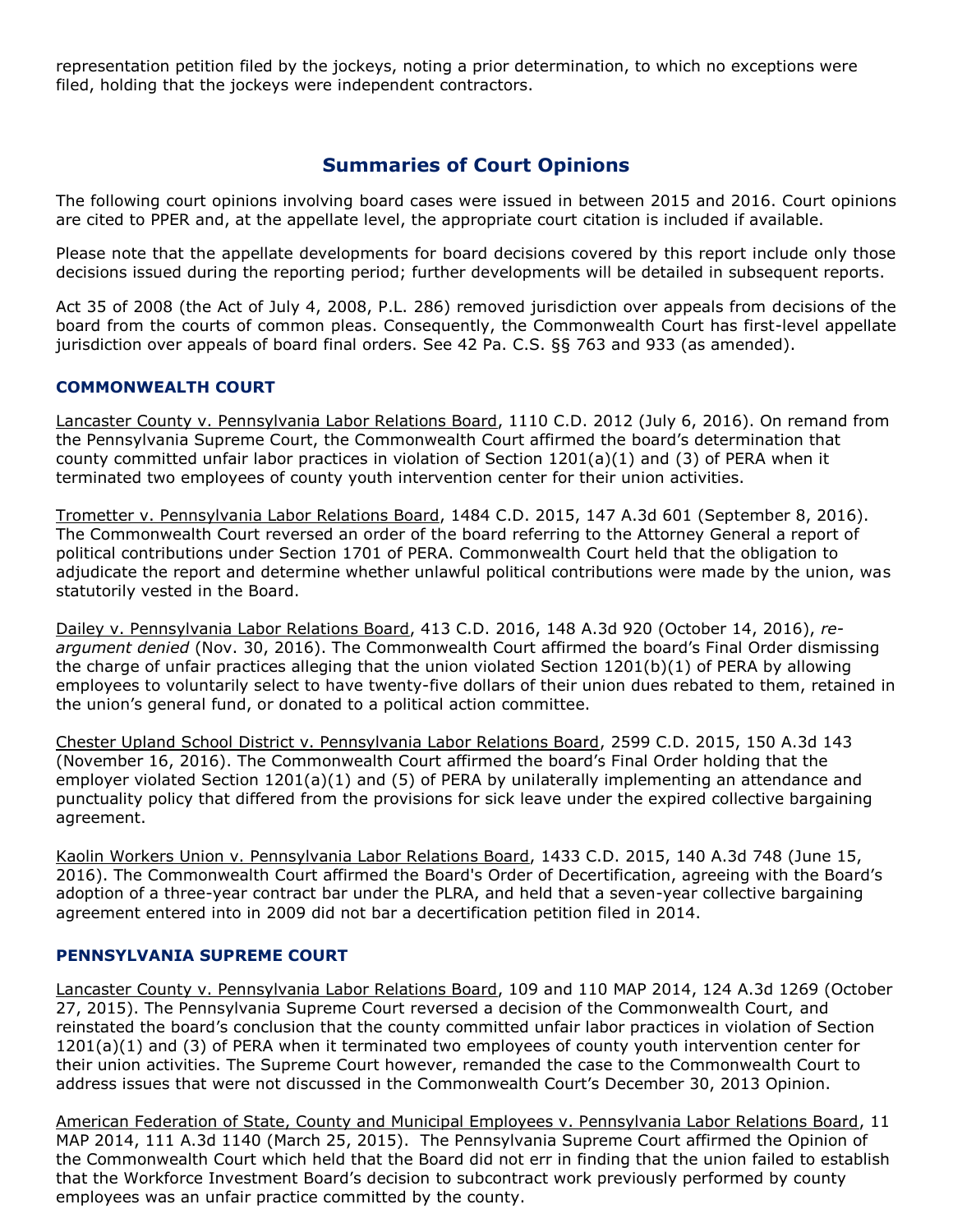Chambersburg Borough v. Pennsylvania Labor Relations Board, Nos. 37, 38, 39. 40 MAP 2015, 139 A.3d 189 (June 20, 2016). Following oral argument, the Pennsylvania Supreme Court entered an order dismissing the appeals filed by the PLRB and IAFF as improvidently granted, thus leaving intact a reported decision of the Commonwealth Court reversing the board and holding that a letter sent by the local representative of the borough firefighters to volunteer firefighters asking them to refrain from volunteering in the borough, was engaging in a secondary boycott in violation of Section 6(2)(d) of the PLRA and thus the borough did not violate Section 6(1)(a) and (c) by disciplining the local union president.

 $\bullet$   $\bullet$   $\bullet$   $\bullet$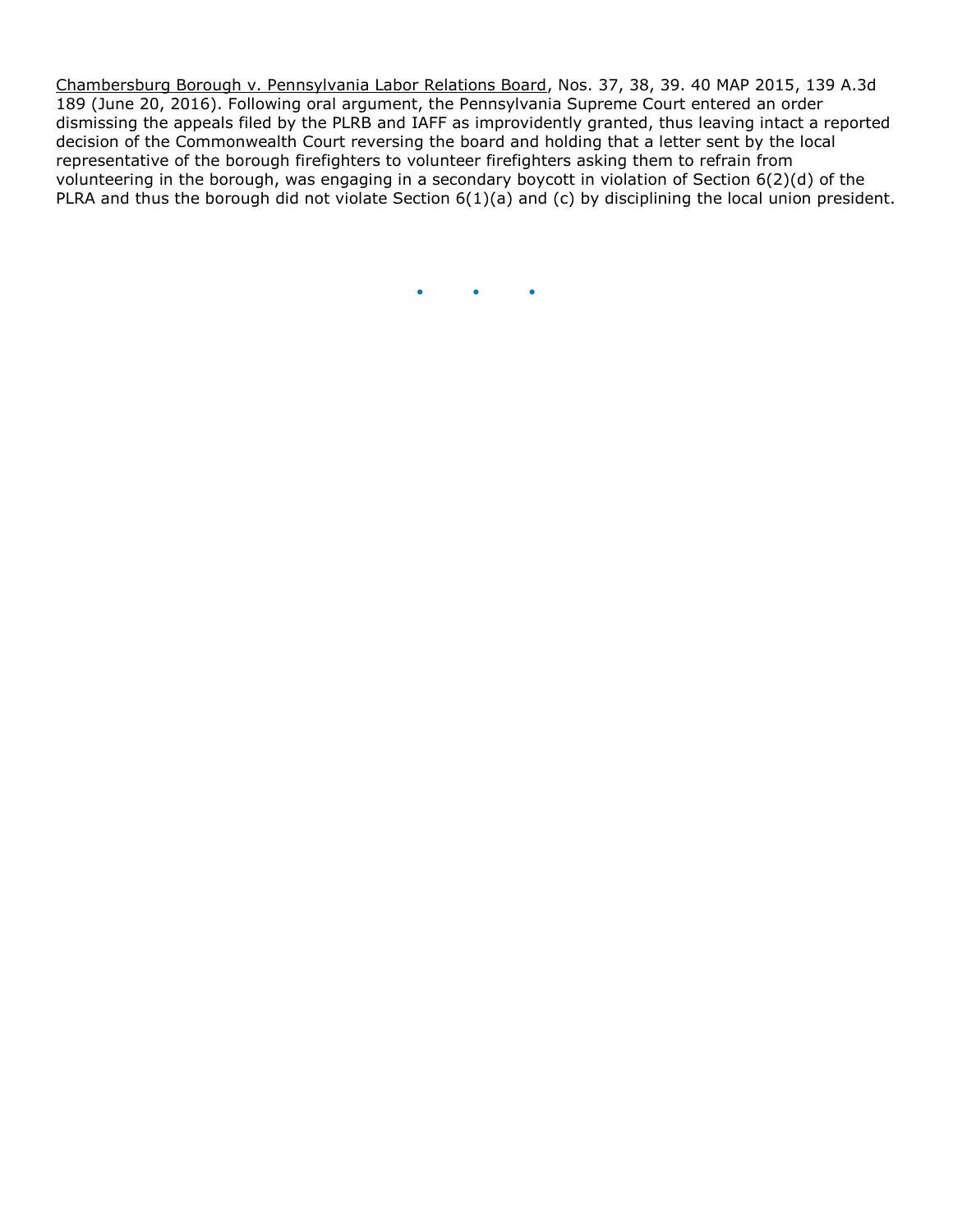# **Appendix I**

## **Public Employe Relations Act (Act 195)**

ARTICLE XII Unfair Practices

Section 1201. (a) Public employers, their agents or representatives are prohibited from:

(1) Interfering, restraining or coercing employees in the exercise of the rights guaranteed in Article IV of this act.\*\*

(2) Dominating or interfering with the formation, existence or administration of any employee organization.

(3) Discriminating in regard to hire or tenure of employment or any term or condition of employment to encourage or discourage membership in any employee organization.

(4) Discharging or otherwise discriminating against an employee because he has signed or filed an affidavit, petition or complaint or given any information or testimony under this act.

(5) Refusing to bargain collectively in good faith with an employee representative which is the exclusive representative of employees in an appropriate unit, including but not limited to the discussing of grievances with the exclusive representative.

(6) Refusing to reduce a collective bargaining agreement to writing and sign such agreement.

(7) Violating any of the rules and regulations established by the board regulating the conduct of representation elections.

(8) Refusing to comply with the provisions of an arbitration award deemed binding under section 903 of Article IX.

(9) Refusing to comply with the requirements of "meet and discuss."

(b) Employee organizations, their agents, or representatives, or public employees are prohibited from:

(1) Restraining or coercing public employees in the exercise of the rights guaranteed in Article IV of this act.

(2) Restraining or coercing a public employer in the selection of his representative for the purposes of collective bargaining or the adjustment of grievances.

(3) Refusing to bargain collectively in good faith with a public employer, if they have been designated in accordance with the provisions of this act as the exclusive representative of employees in an appropriate unit.

(4) Violating any of the rules and regulations established by the board regulating the conduct of representation elections.

(5) Refusing to reduce a collective bargaining agreement to writing and sign such agreement.

(6) Calling, instituting, maintaining or conducting a strike or boycott against any public employer or picketing any place of business of a public employer on account of any jurisdictional controversy.

(7) Engaging in, or inducing or encouraging any individual employed by any person to engage in a strike or refusal to handle goods or perform services; or threatening, coercing or restraining any person where an object thereof is to (i) force or require any public employer to cease dealing or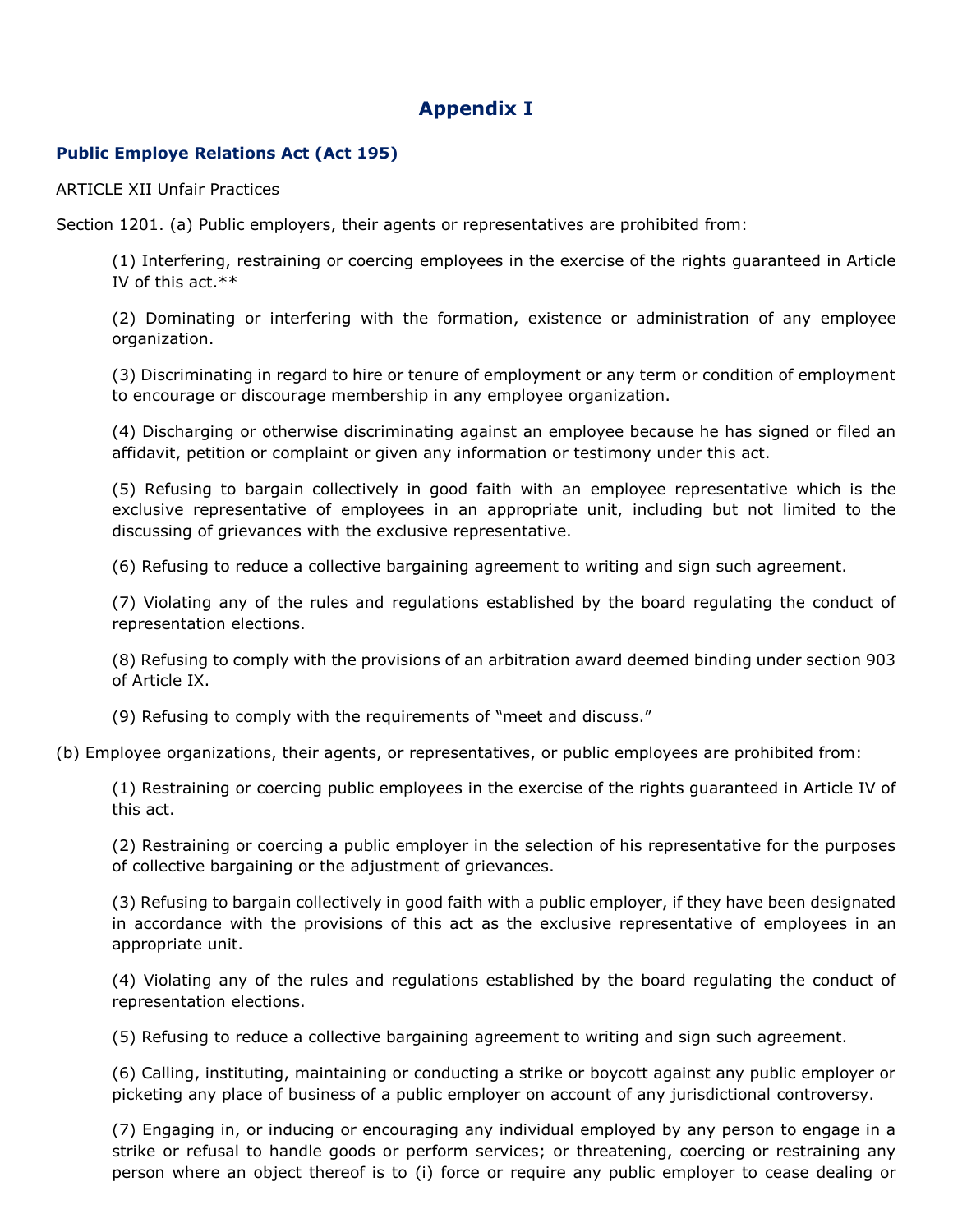doing business with any other person or (ii) force or require a public employer to recognize for representation purposes an employee organization not certified by the board.

(8) Refusing to comply with the provisions of an arbitration award deemed binding under section 903 of Article IX.

(9) Refusing to comply with the requirements of "meet and discuss."

\*\*It shall be lawful for public employees to organize, form, join or assist in employee organizations or to engage in lawful concerted activities for the purpose of collective bargaining or other mutual aid and protection or to bargain collectively through representatives of their own free choice and such employees shall also have the right to refrain from any or all such activities, except as may be required pursuant to a maintenance of membership provision in a collective bargaining agreement.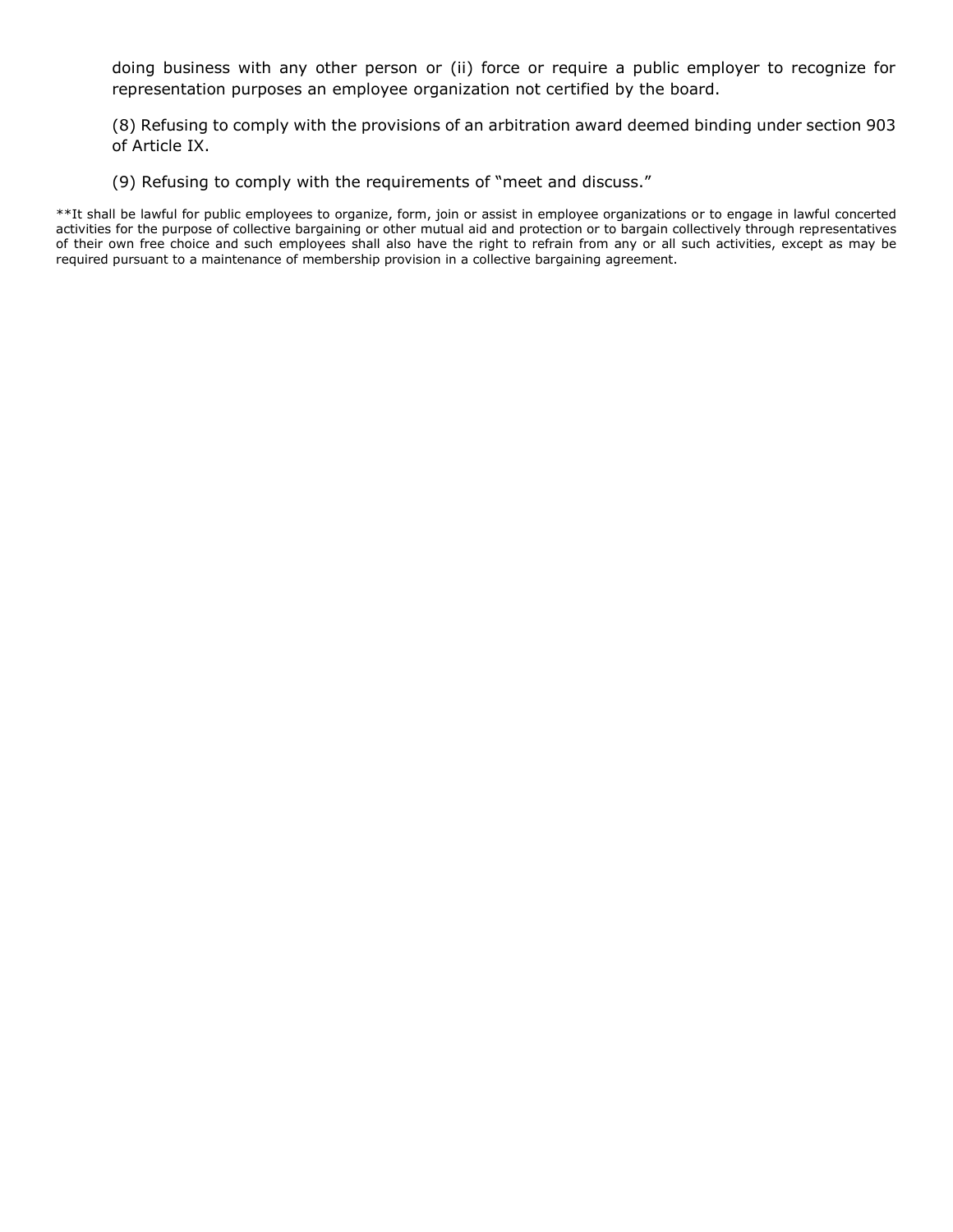# **Appendix II**

## **Pennsylvania Labor Relations Act (Act 294)**

Section 6. Unfair Labor Practices

(1) It shall be an unfair labor practice for an employer—

(a) To interfere with, restrain or coerce employees in the exercise of the rights guaranteed in this act.

(b) To dominate or interfere with the formation or administration of any labor organization or contribute financial or other material support to it: Provided, that subject to rules and regulations made and published by the board pursuant to this act, an employer shall not be prohibited from permitting employees to confer with him during working hours without loss of time or pay.

(c) By discrimination in regard to hire or tenure of employment, or any term or condition of employment to encourage or discourage membership in any labor organization: Provided, that nothing in this act, or in any agreement approved or prescribed thereunder, or in any other statute of this Commonwealth, shall preclude an employer from making an agreement with a labor organization (not established, maintained or assisted by any action defined in this act as an unfair labor practice) to require, as a condition of employment, membership therein, if such labor organization is the representative of the employees, as provided in section seven(a) of this  $act***$ , in the appropriate collective bargaining unit covered by such agreement when made and if such labor organization does not deny membership in its organization to a person or persons who are employes of the employer at the time of the making of such agreement, provided such employee was not employed in violation of any previously existing agreement with said labor organization.

(d) To discharge or otherwise discriminate against an employee because he had filed charges or given testimony under this act.

(e) To refuse to bargain collectively with the representatives of his employees, subject to the provisions of section seven(a) of this act.\*\*\*

(f) To deduct, collect, or assist in collecting from the wages of employees any dues, fees, assessments, or other contributions payable to any labor organization, unless he is authorized so to do by a majority vote of all the employees in the appropriate collective bargaining unit taken by secret ballot, and unless thereafter received written authorization from each employee whose wages are affected.

(2) It shall be an unfair practice for a labor organization, or any office or officers of a labor organization, or any agent or agents of a labor organization, or any one acting in the interest of a labor organization, or for an employee or for employees acting in concert—

(a) To intimidate, restrain, or coerce any employee for the purpose and with the intent of compelling such employee to join or to refrain from joining any labor organization, or for the purpose or with the intent of influencing or affecting his selection of representatives for the purpose of collective bargaining.

(b) During a labor dispute, to join or become a part of a sit down strike, or, without the employer's authorization, to seize or hold or to damage or destroy the plant, equipment, machinery, or other property of the employer, with the intent of compelling the employer to accede to demands, conditions, and terms of employment including the demand for collective bargaining.

(c) To intimidate, restrain, or coerce any employer by threats of force or violence or harm to the person of said employer or the members of his family, with the intent of compelling the employer to